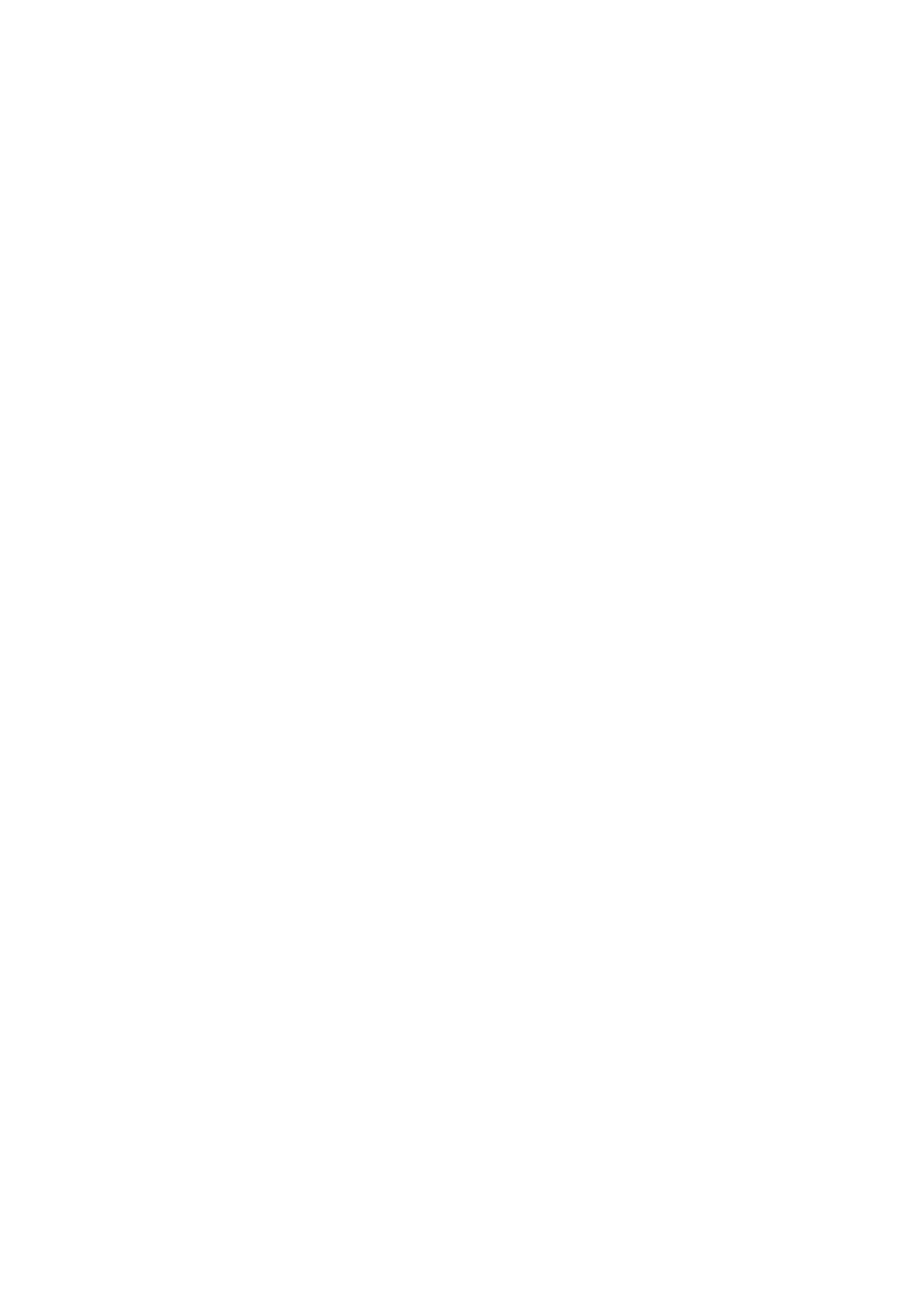## **Foreword**

Welcome to the  $14<sup>th</sup>$  edition of your social magazine.

Due to a sudden drop in material being forwarded to me I was concerned that your next social magazine would not be ready until the New year. But, I was surprised to receive a sudden flurry of offerings presented to me including some from new contributors, so thank you for your splendid response to my appeal and here it is!

I hope there is something for everyone and that you enjoy reading your 14<sup>th</sup> Parish Social Magazine over the festive period.

Finally, thanks for your continued help and support.

Remember, this is your magazine and its continuation is totally dependent on your contributions, so do please keep the poems, prayers, stories and recipes headed my way. If I get enough material your next magazine will be ready for distribution Spring 2018

Yvonne Hannan Editor yvonne.hannan@icloud.com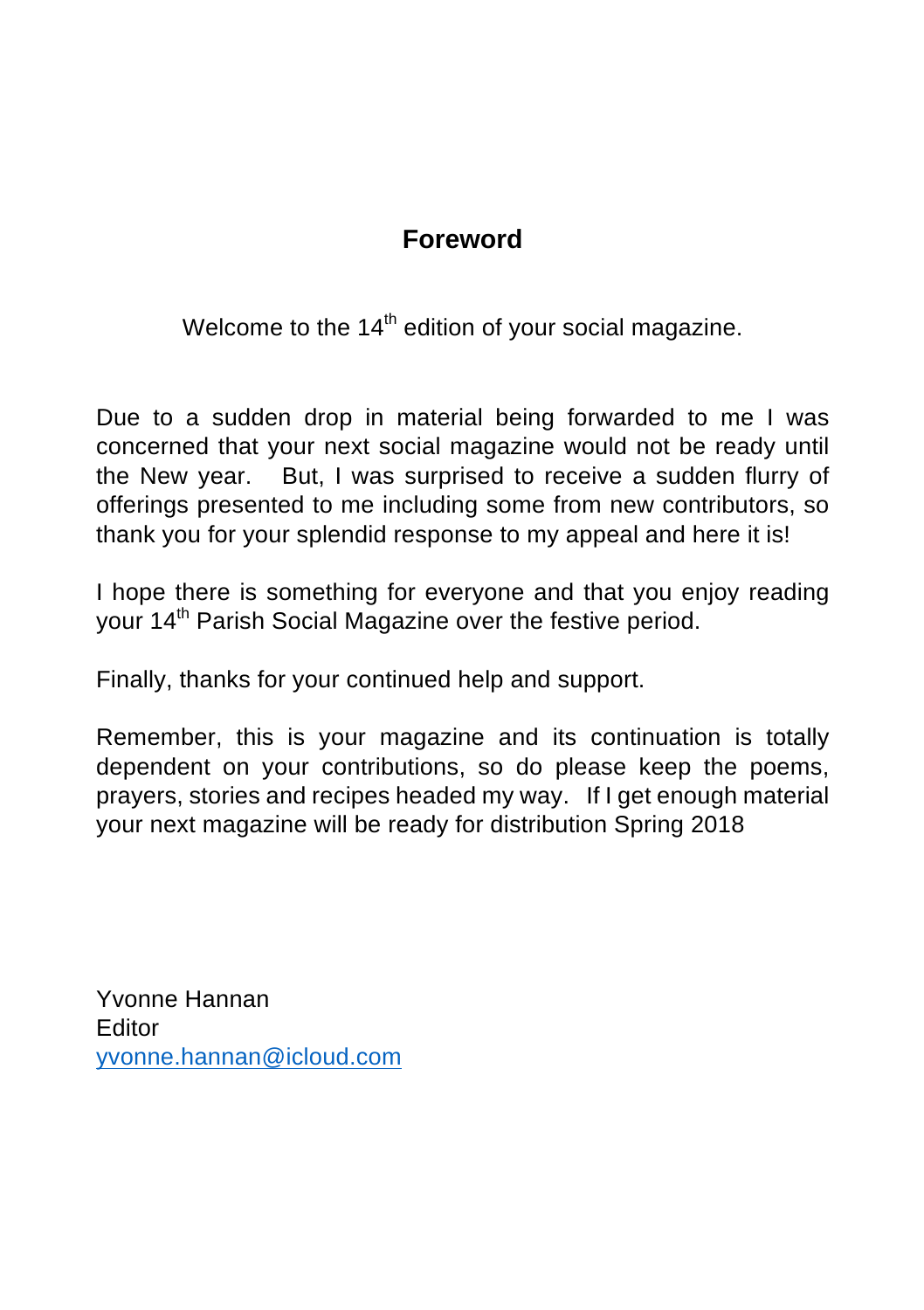# **On Loving Christmas Carols**

I trace my great love of Christmas carols to my Anglican childhood experience as a choirboy at All Saints, Clapham Park, when the *"magic"* of carols by candlelight a week before Christmas, infected my soul forever and held me safely throughout my years of rebellion against the Church. The Church was invariably packed and the atmosphere of quiet joy pervaded every person and the whole Church. Candles were placed at both ends of every pew. Here too, in Clapham Park, was my first experience of carol-singing in south London streets, an experience not repeated until many years later.

As a young man, I made a study of the origins of the Christmas carol, and so particularly of the medieval Christmas celebration, certain origins in pagan round dance, which the chorus demonstrated, its banning under Cromwell's puritan regime, its flourishing among common folk outside the Church and its final reception, development and sanctification in the Church. My taste in carol-singing styles extended throughout the years from the contemplative Marian carol of the Nuns of Chester, to folk carols to traditional popular carols, to the Pub carols of Sheffield with their amazing harmony, joy and vitality, and as far as the *"shape-note"* carol-singing of the people of Vermont, USA. I loved the English carols, especially, *"This is the truth sent from above"*, the German *"Es ist ein rose entsprungen"* and the French, notably *"Il est né le divin enfant".* Each of these held their own spiritual *"magic"*.

What I did not grasp, at first, was the Gospel joy of these carols inspired in me and in all children. This I discovered through carolsinging.

When I was at school I was twice asked to sing solos at Christmas, first of all *"Three Kings from Persian lands afar",* by the German composer, Peter Cornelius, published in 1856, about the gifts the Three Kings brought from Persia to our Saviour, ending with the verse, *"Gold, incense, myrrh thou canst not bring, offer thy heart to the infant King, offer thy heart!"* , and later I was asked to sing "The Boar's Head carol" with its Latin phrases; the version I sang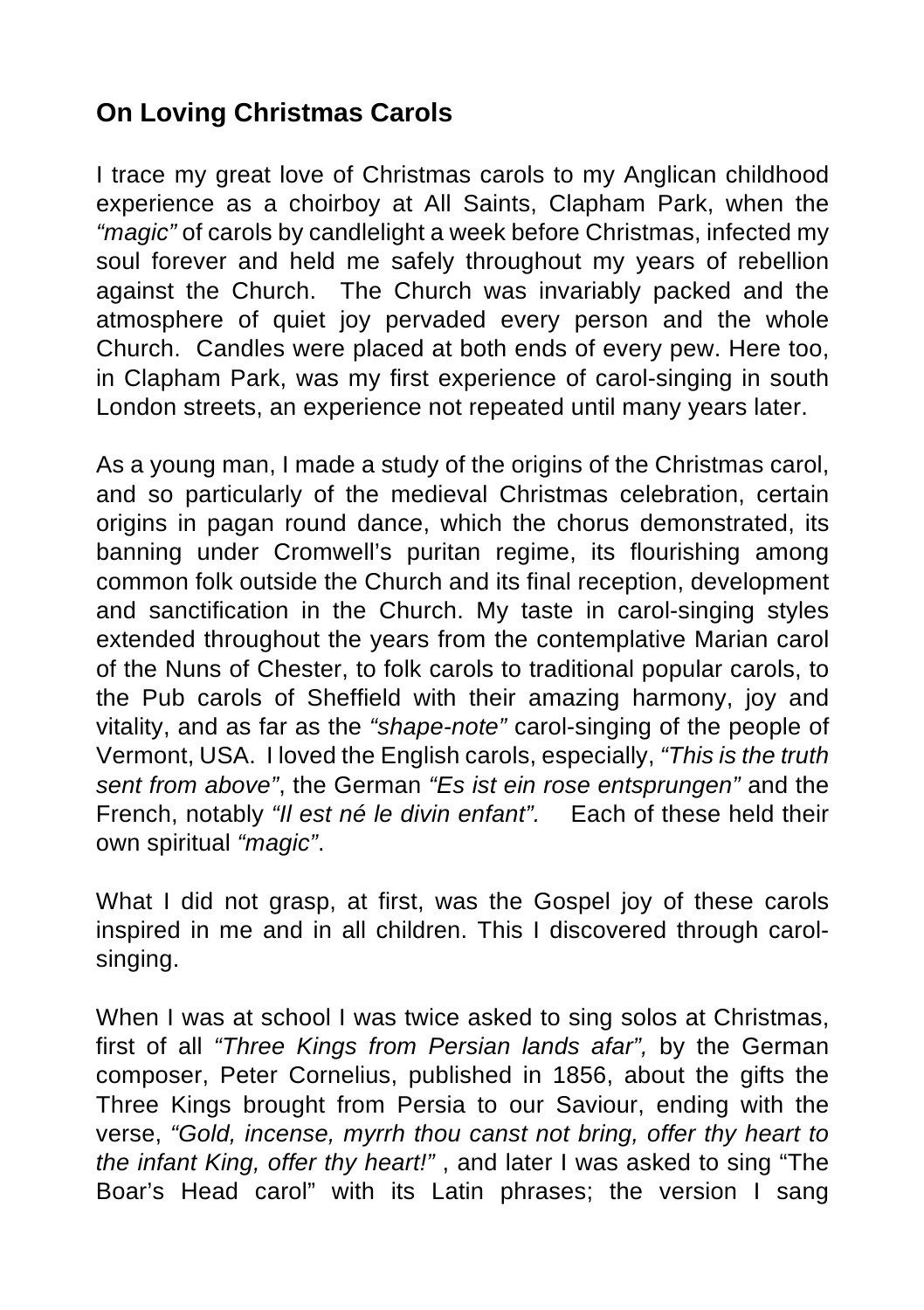originating in Queens College, Oxford, though the carol was first published in 1521.

When I was studying at Trent Park College, it was agreed that we should go as a group of students, carol singing around Cockfosters, and several joined us. We also stopped off at the Hall of Residence in Hadley Woods, where we were offered good, strong mulled wine and mince pies. Fortified with this we continued around the area with great enthusiasm. At the end of the evening I was given a kiss by one of the girls in our group, an unexpected bonus! But at that time, despite loving the carols, I would have described myself as an atheist, having little conscious understanding of the message of those carols, though singing them boldly.

I never lost my love for Christmas carols throughout many years of unbelief, but one should never underestimate their deep power! When I returned to the Faith in 1984. I sought out first, the Anglican Church at Christmas, but was shocked that on Christmas day there were less people in the congregation than we had in our choir at All **Saints!** 

I continued to search for a Church to attend and as soon as I entered the Catholic Church, I knew I had found my true home. And one of the first things I did was to go carol-singing with a group of young people collecting for HCPT pilgrimage to Lourdes. Once again, I discovered the magic of bejewelled frosty nights by lamplight, with streets calm and peaceful, our voices drawing children to doors and windows. And hearts all aglow with secret joy.

The most extraordinary carol-singing experience I had was when I went with Streatham Baptist Church, which I used to go to in the evening when visiting my parents in London, after I had gone to Mass at St Bede's, Clapham Park in the morning, I needed at that time of conversion to sing enthusiastic praise to God, which was what one found in Streatham Baptist Church. When we went carol-singing with them, there was not the usual dozen or score of souls, but 150 men women and children! Such as the turnout that two groups of 75 had to be formed. I found myself with many strong voices, yet I sang out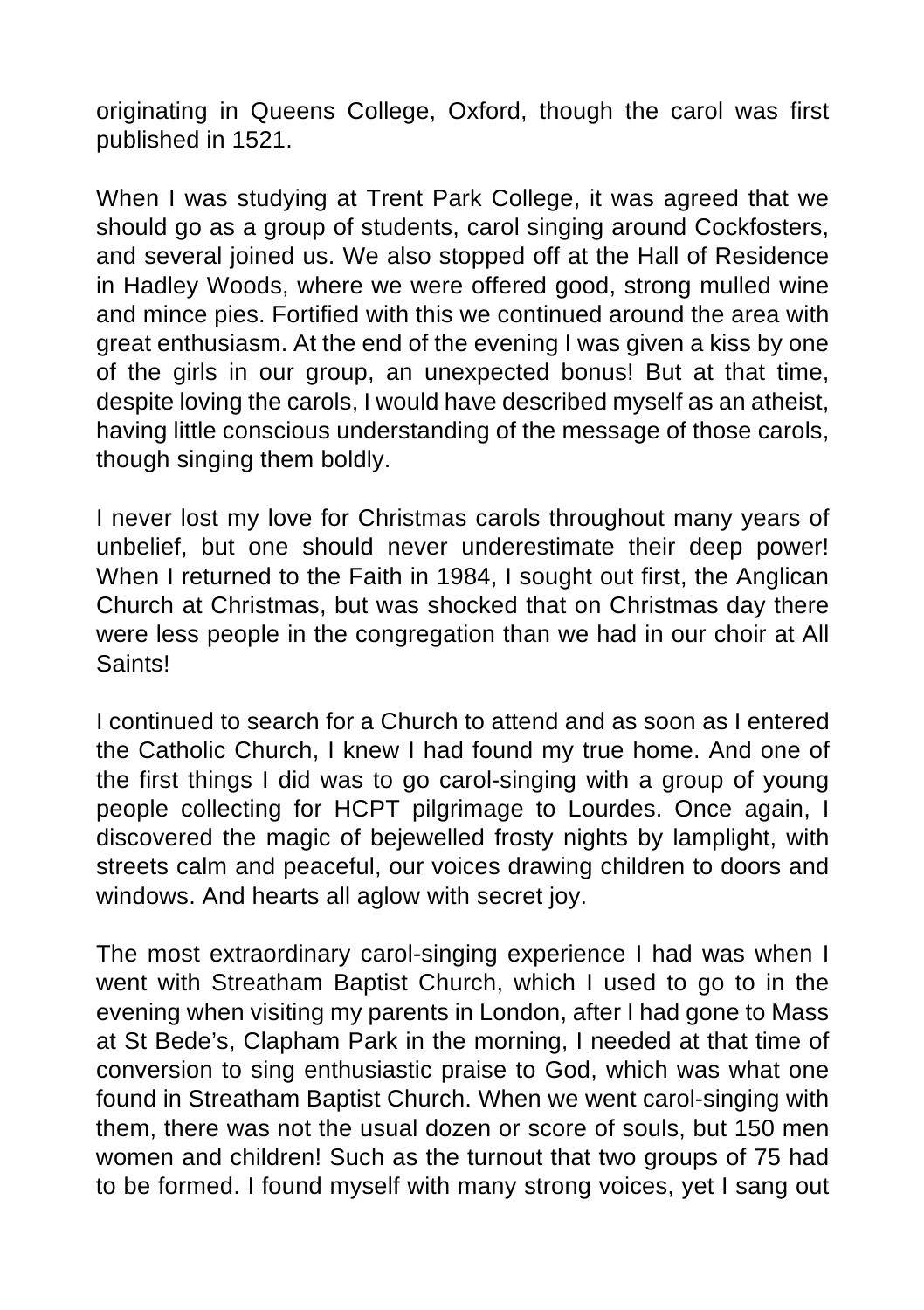with the immense joy of the Gospel, penetrating into the hearts of children in every street. It is hard to describe the sight of young children running to windows and front doors, full of wonder and delight.

I must say that I truly miss this experience, and the little I have written here is only a fragment of the joy in singing and hearing Christmas carols, I am certain that my return to Faith had contained within it all these memories from my early life

*Geoffrey Johann*es

#### **Just a thought**

Life is not about learning how to survive the storm it's about learning how to dance in the rain

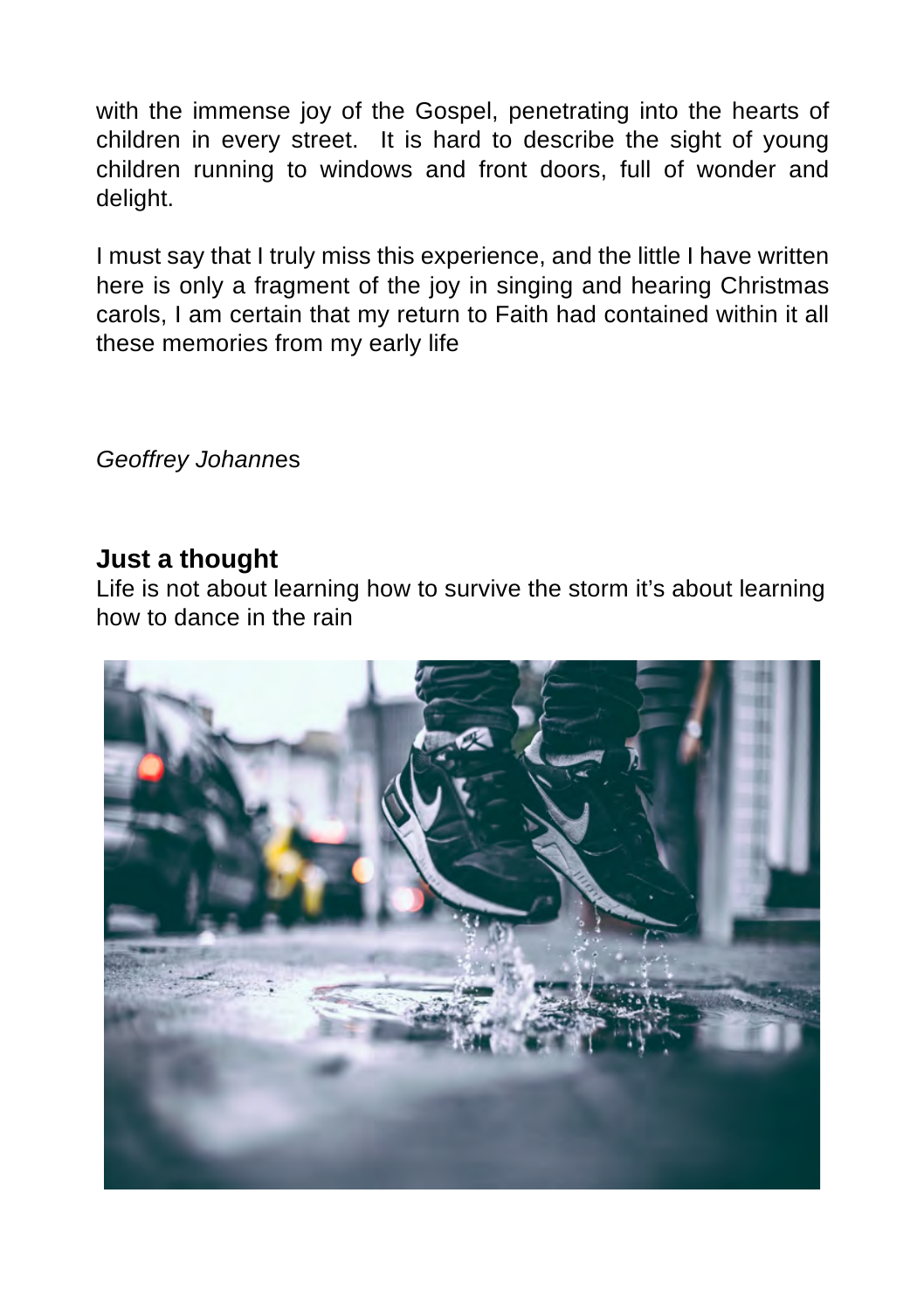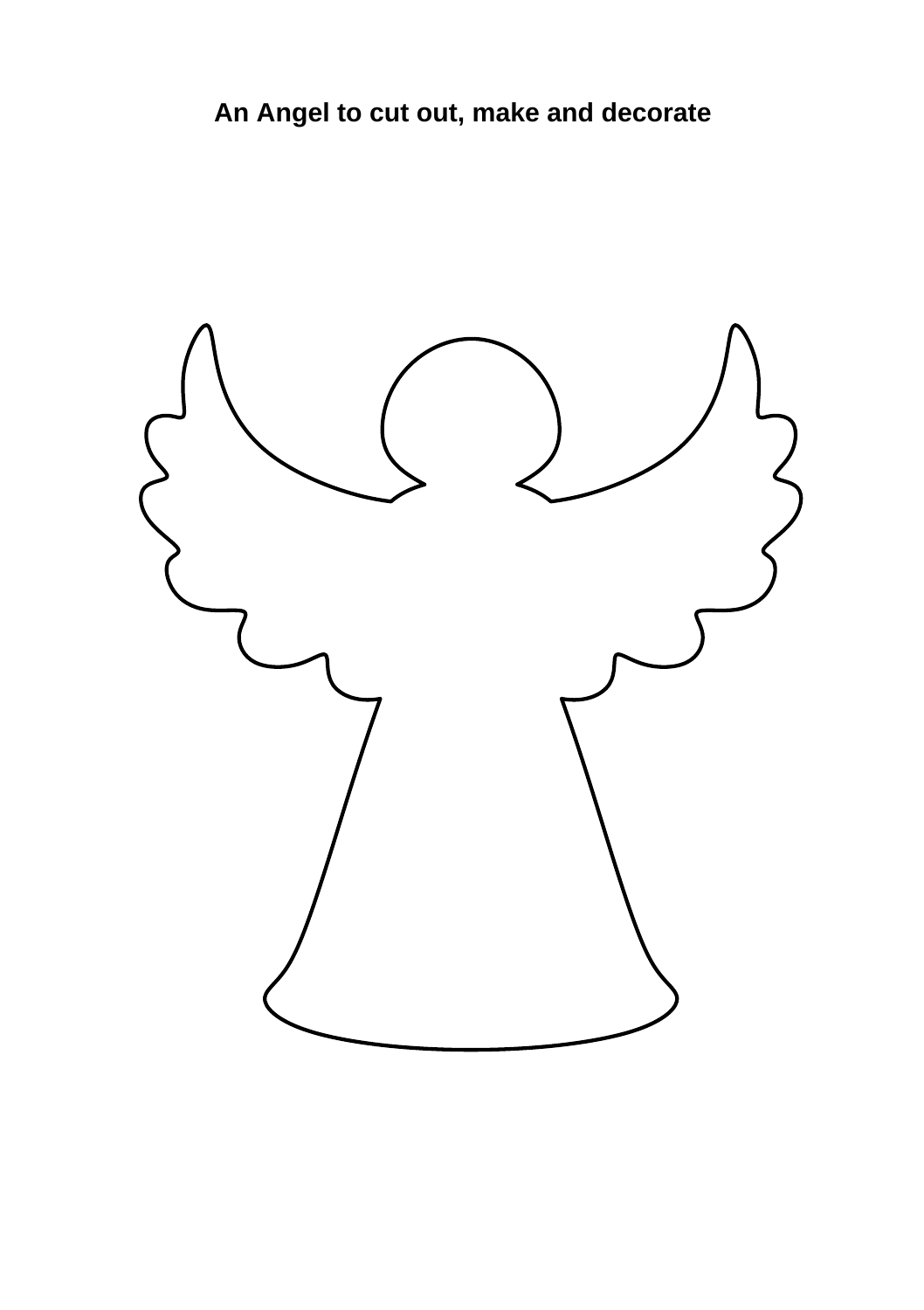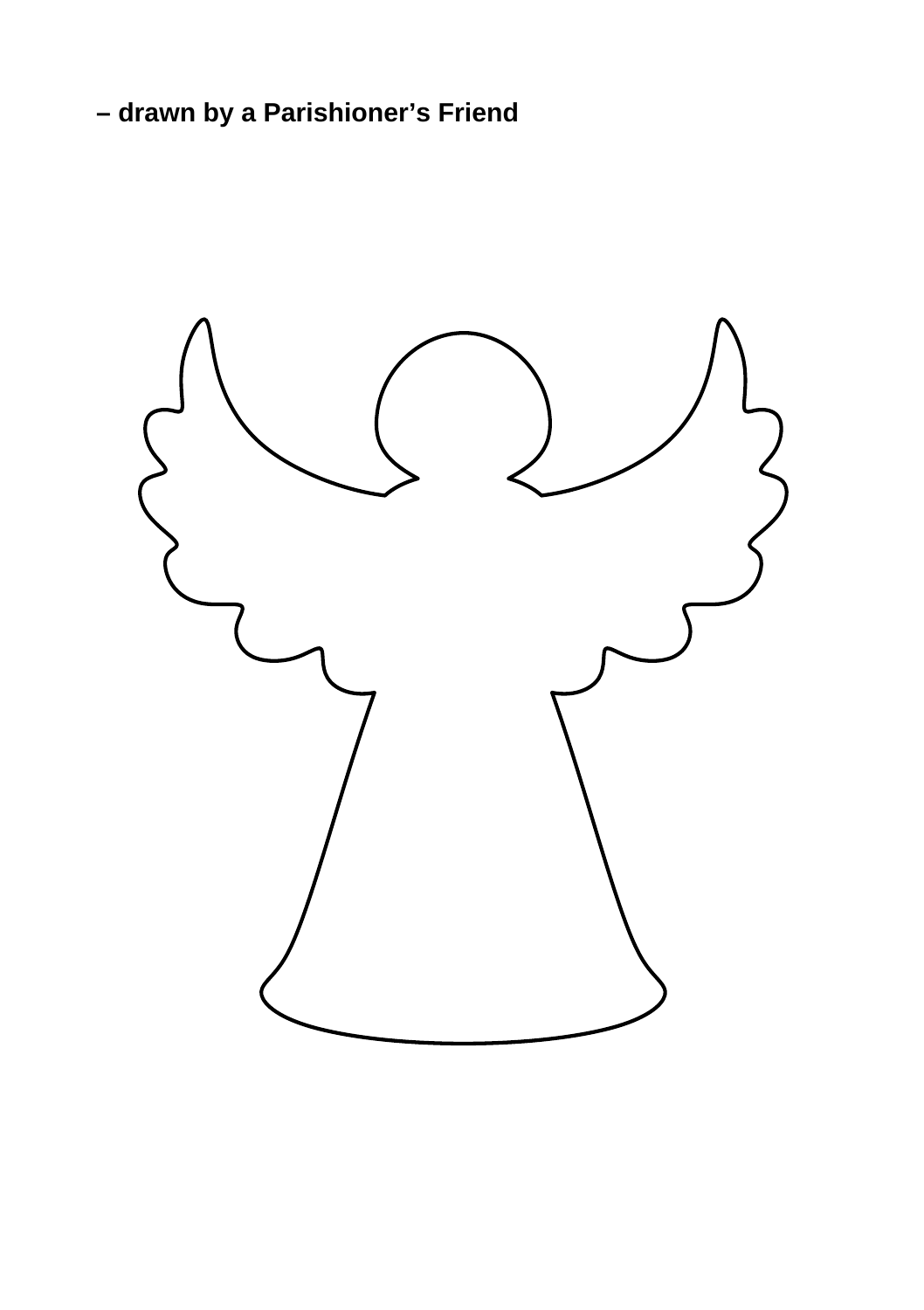## *A Silly Little Town*

*This is a story about a silly little town It sits near the coast, not too far down. To even get there is silly it must be said For the road itself is just signposted "Fred"*

*A silly name for a road don't you think? "Fred". But sillier still is where this road Fred led! To a town called Whogiflips Who gives what? no Whogiflips! Or at least that's what it says On the sign posts ahead.*

*Sillier still is who lives in this town Which I must say, looks a tad rundown. There was a Mr Gobbly, who married a Ms Gook And all their children are Gobbly-Gooks Then there was Mr Jumbo, who married Ms Mumbo Yes they joined their names, yes to Mumbo-Jumbo.*

*Sillier still there was a dancer Mr Pokey Of course of all people he married Ms Hokey And yes they do dance and turn themselves around "And that's what its all about "*

*You see what I am getting at, it's silly as can be This town called Whogiflips that sits near the sea*

*Ms Dilly married a Dally, well it was destined to be It only makes sense I'm sure you agree That they move soooooo slowly Mr…….. and Mrs …...Dilly-Dally.*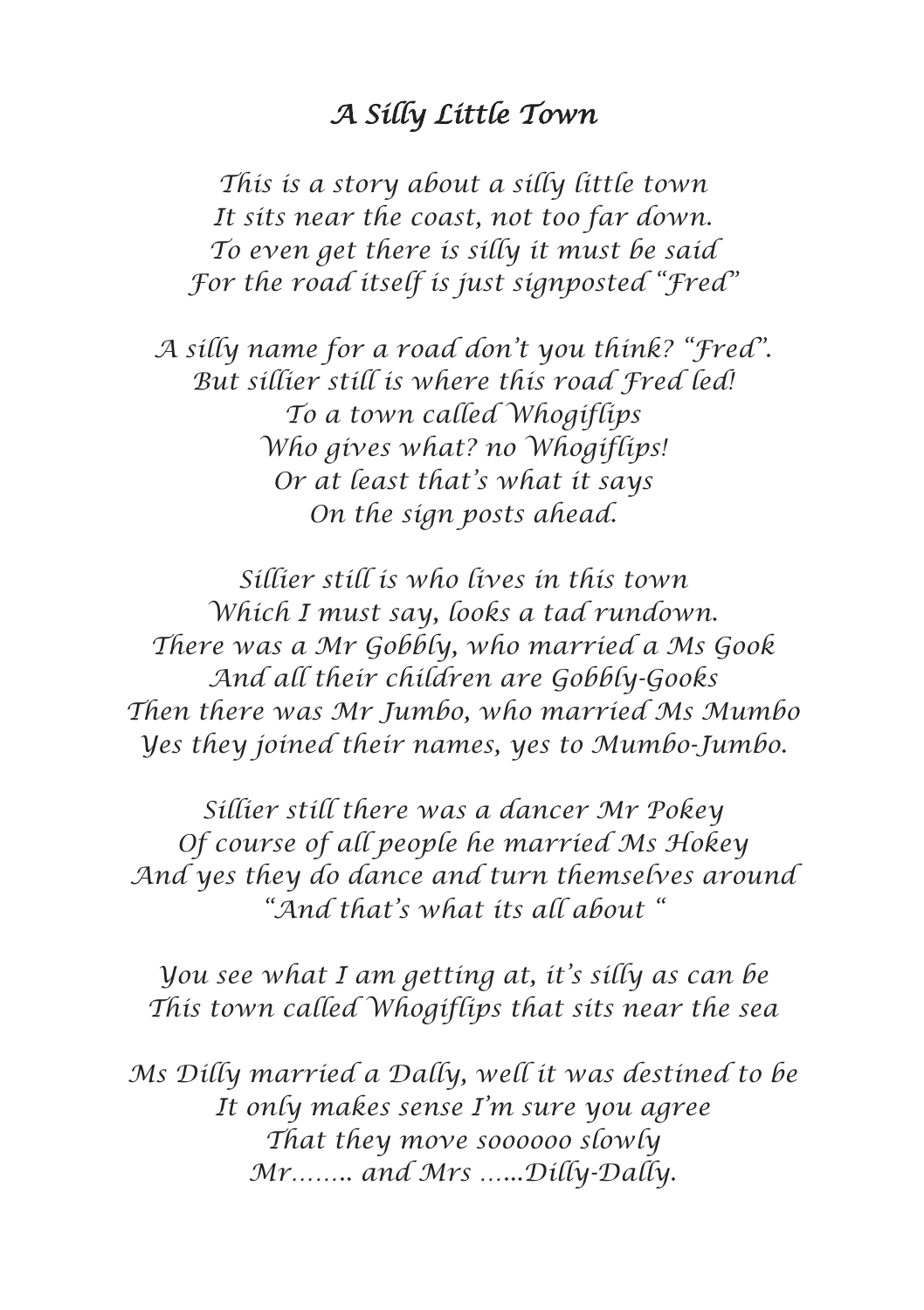*Next it gets complicated, but please bear with For what I am saying isn't mere myth. Ms Dopple wed Mr Ganger and what's even stranger they joined their names through and the Dopple-Gangers are two. And its hard to conceive and quite hard to believe They look just the same (save one has long hair) It's as if seeing double and hard not to stare.*

*Whojiflips is silly it can't get much more and the place is more than just local folklore. For any newcomer to this silly little place can meet them all here and be face to face.*

*I am a recent arrival you may want to know My name is Ms Lovely and I have a new beau His name, well....Mr Dovey, no surprise there I think we'd make quite a compatible pair. If we do tie the knot don't waste a thought for its easy to see The Lovely-Doveys will be.*

Rick Keating-Fedders

#### **Overheard at dinner time**

A 5-year old boy was asked by his Mum to say grace before eating his dinner.

He replied: "But, Mum I don't have to. Don't you remember? We prayed over this yesterday."

Clearly, he was not impressed by the left-overs!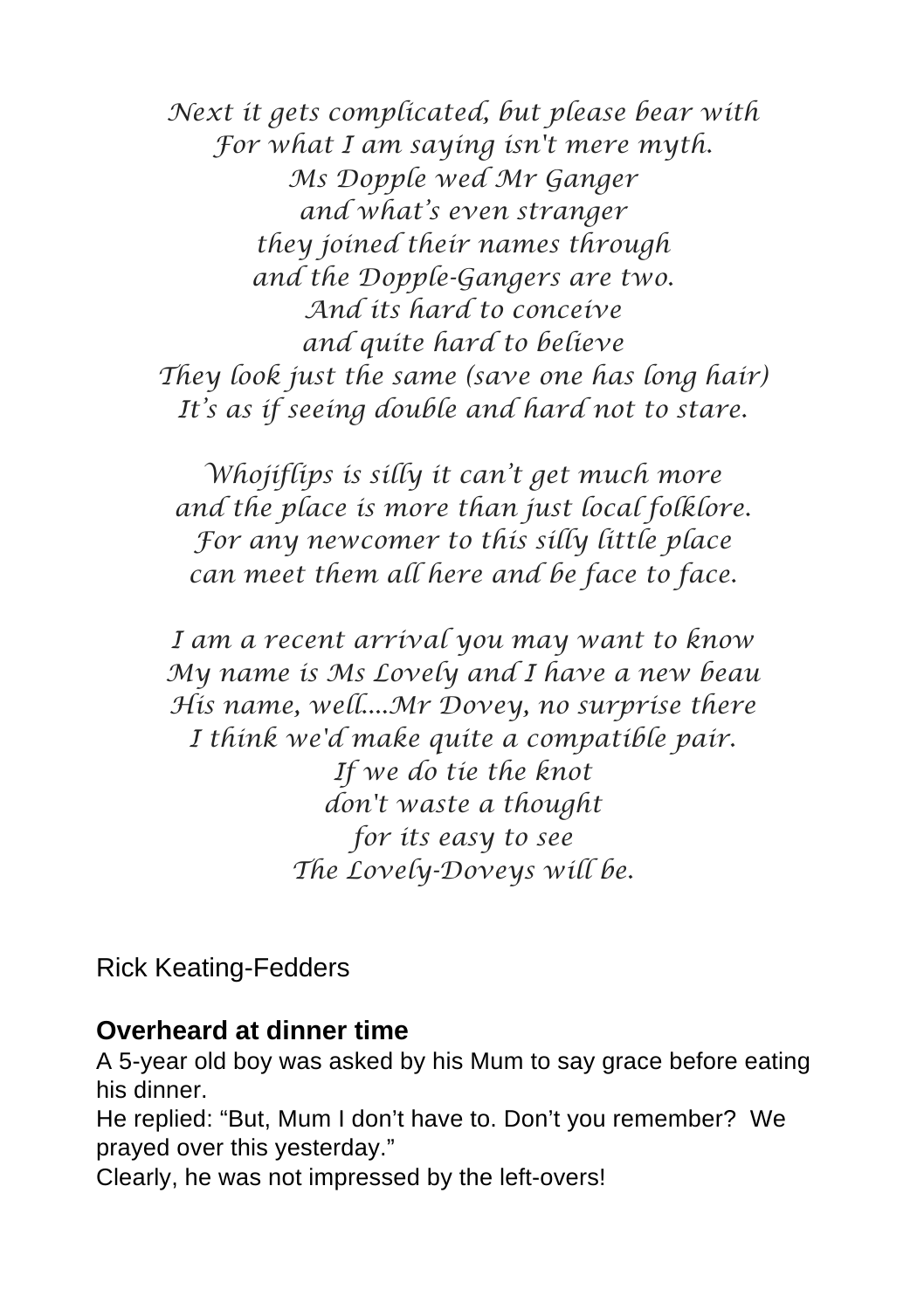# **Two easy recipes**

# **Lemon Tart**

Buy a 10'' sweet pastry flan – most supermarkets sell these *Filling*

- 3 eggs 1 egg yolk
- 475 ml double cream
- 100g caster sugar

150 ml lemon juice

+ **sieved icing sugar to dust**

## *Method*

- 1. Beat all the filling ingredients together
- 2. Pour filling mixture into the pastry case
- 3. Bake in preheated oven (150 $^{\circ}$ C'; 300 $^{\circ}$ F; Gas Mark 2), for 20-25 minutes or until filling is set
- 4. When cold dust with the icing sugar and serve

♒♒♒♒♒♒♒♒♒♒♒♒♒♒♒♒♒♒♒♒♒♒♒♒♒♒♒♒♒♒

# **Dark Chocolate Tart**

Buy a 10" sweet pastry flan – plain/chocolate as available/preferred *Filling* 

3 eggs 1 egg yolk 450ml double cream 50g caster sugar 150g dark chocolate ¼ tea spoon ground cinnamon

- + **sieved cocoa powder to dust**
- 1. Make chocolate cream: Gently heat cream in saucepan, with chocolate. Stir continuously until the chocolate has melted
- 2. Whisk eggs, egg yolk and sugar and cinnamon together
- 3. Gradually whisk in the chocolate cream
- 4. Bake as for lemon tart.
- 5. When cold dust with the cocoa powder and serve

*Yvonne Hannan*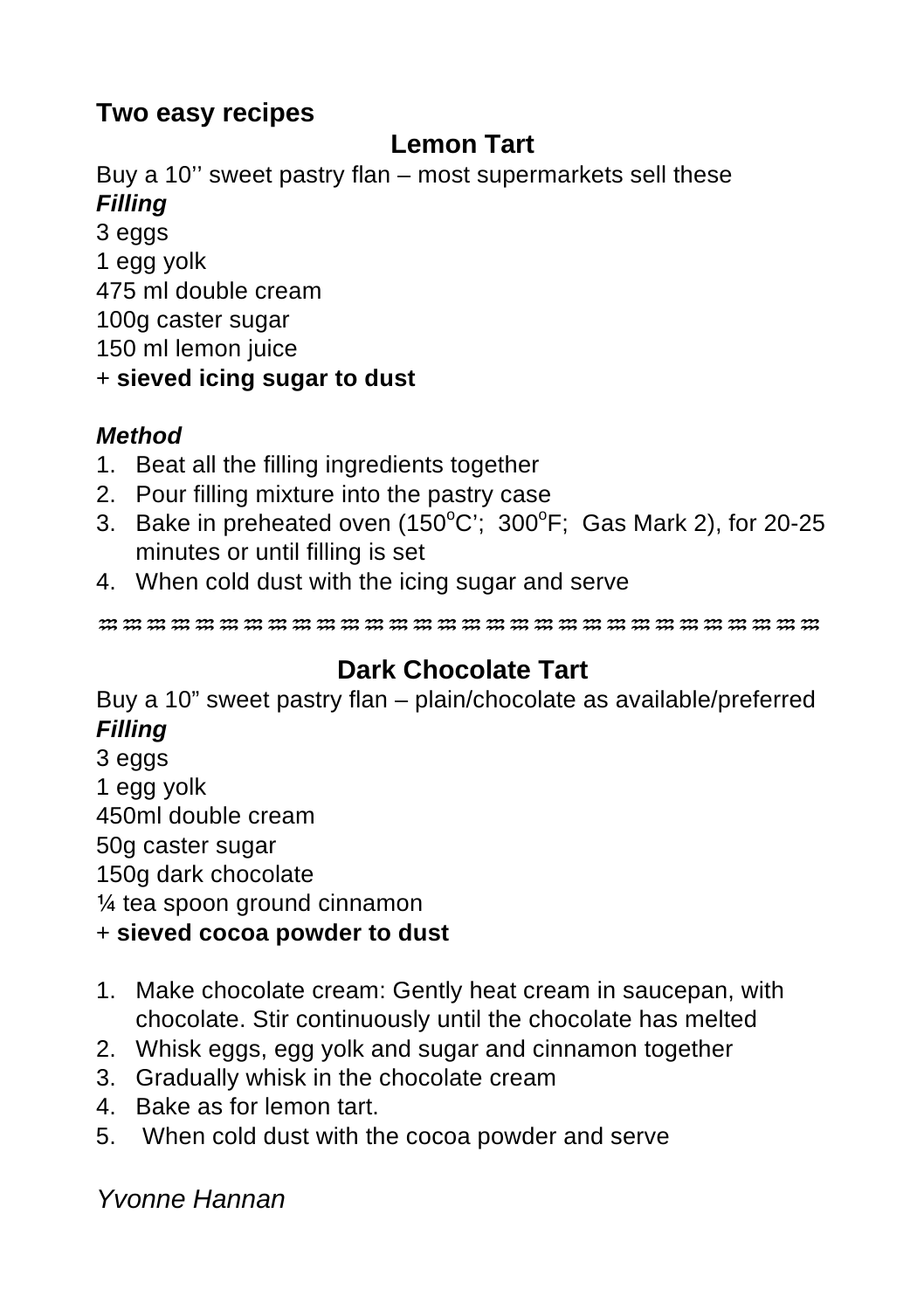# *The Heavens declare the glory of God AND WE HIS CHIDREN ENJOY EARTH'S SEASONS*

*A* series of donated short poems, which I've illustrated for you

*Winter* 



*Skeletal tree in a desolate landscape, trapped by the Frost in the still of the night, Stripped of her leaves by chill winds of autumn, Lonely she stands amid aces of white. Only the stars saw the silent encounter, Saw her transfused by a glacial breath; Dawn wrapped its mists like a mantle around her, Light gave the lie to her semblance of death. Glittering now like a fabulous jewel, Gladly she welcomes the sun's warming gold. Eloquent symbol of Beauties renewal after the darkness, the fear and the cold*

*Spring*

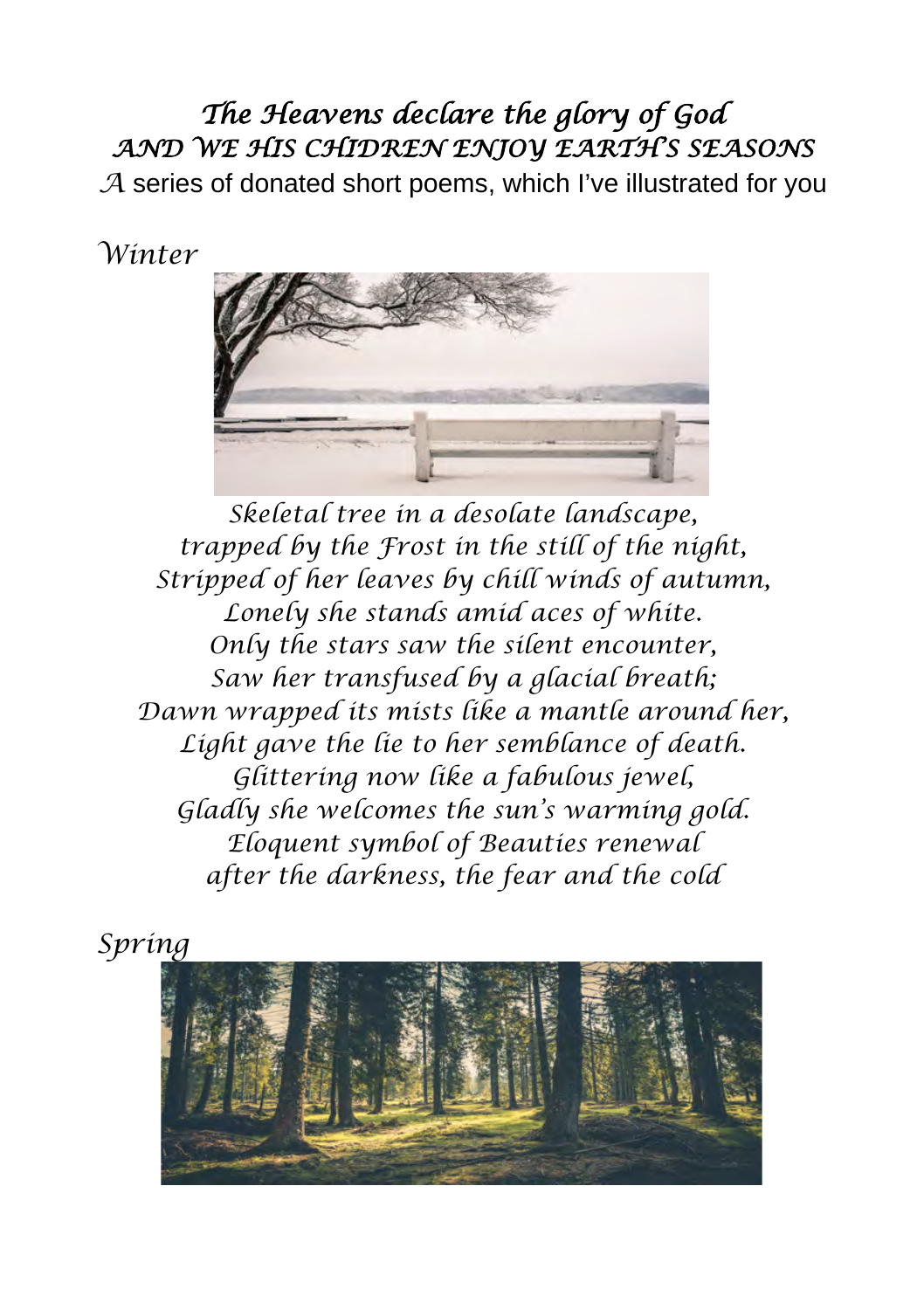*New Spring in rainbow robes arrayed paints all the hills with green And in the waking woodland glade, her masterpiece is seen. Tall saplings rise through pearly mist, of iridescent blue, The work of an impressionist too vibrant to be true. The artist from her palette fair has chosen lapits bright, And ground it to a pigment rare and blended it with light*

*Summer* 



*On dusty Summer days, how sweet to leave behind the city street and wander where blue islands lie like gems beneath the western sky. Where waters cool caress the shore and shadow-painted mountains soar. No dust, no noise a place apart to ease the mind and lift the heart. And when the tourists are all gone For local folk life still goes on and follows succeeding days*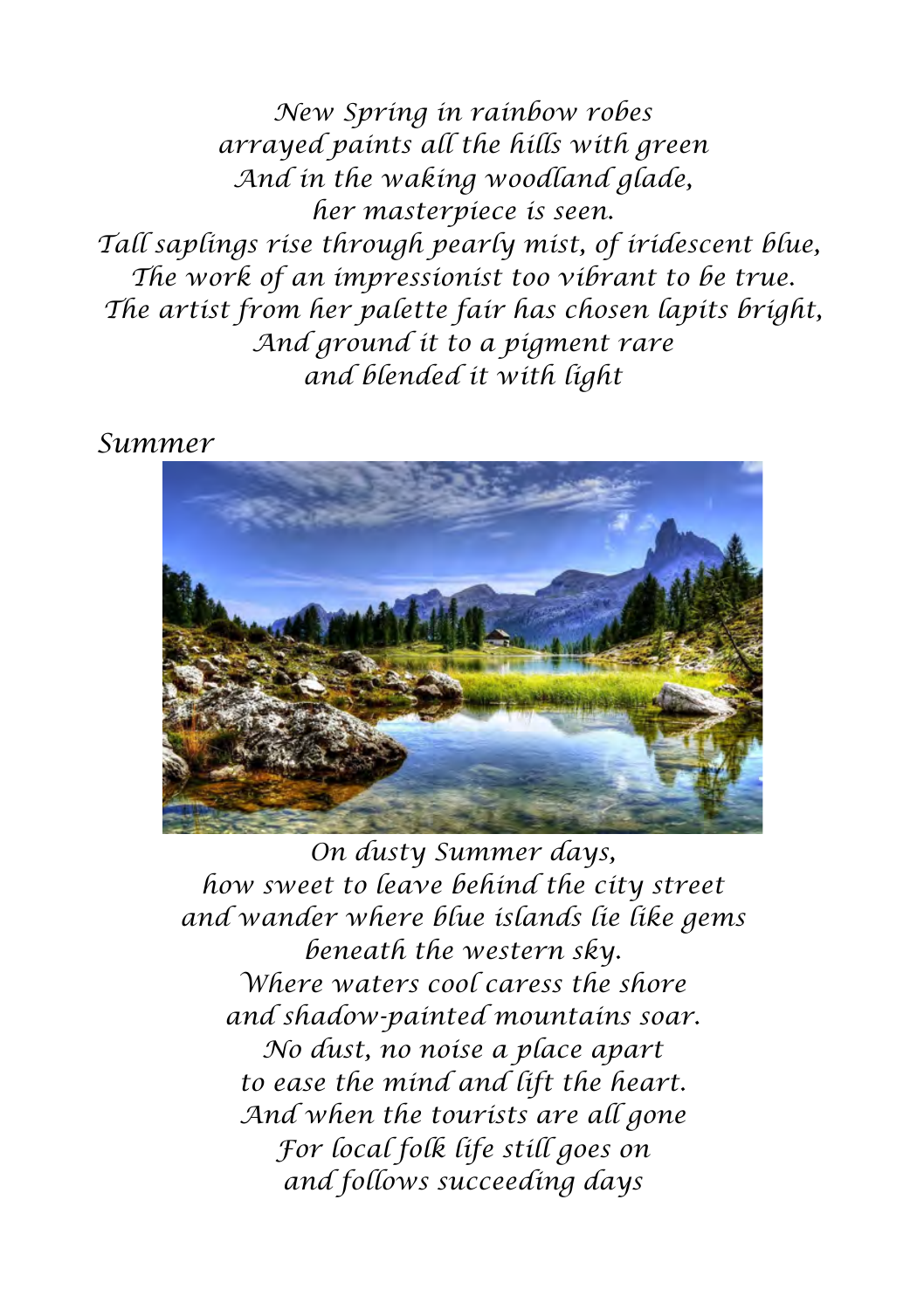*a pattern of time honoured ways. Of homely tasks, of smiles of tears sustained by faith throughout the years Each season, with its joysor ills, watched over by the timeless hills,*

*Autumn*



*Now the year is slowing down, nature seems to take a breath Woodlands turn to russet brown, mists enfold the purple heath. Ripened fruits lie under eaves, Roses' velvet petals spill Bonfires burb the fallen leaves, sheep are gathered from the hills Mountain peaks wear caps of white. Icy winds come all too soon. Stubble fields are ghostly bright under an enormous moon Southward now the swallow flies squirrels hoard against the cold Fires are lit as summer dies in a blaze of red and gold.*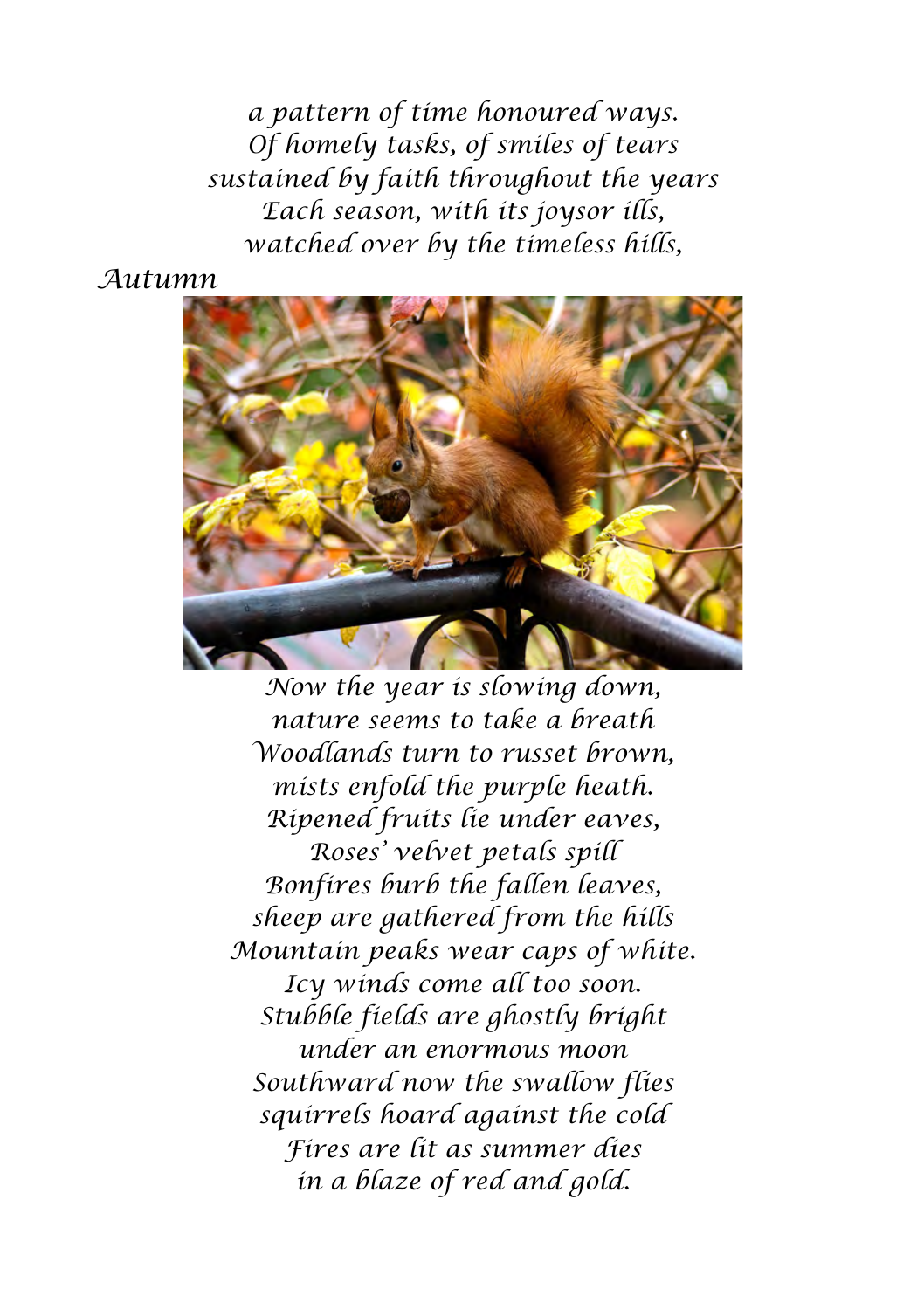## *Winter*



*The snow bound forest lies wrapped in silence under arctic skies The hills are all asleep; no golden eagle flies. Nor fluting note is heard form moorland bird. Even the fox has sought his lonely lair No breath of wind disturbs the frosty air No lilting stream awakens the woodland from its wintry dream. Yet in this frozen land, the hungry deer comes tamely to the hand, and sleepless pine trees stand, watchful amid the silent wilderness (as if they know) that in a while the sunlight will return to warm the hills and every melting burn. Then joyous song will sing, While all the woods awake to loveliness And snowdrops nod their bonnets in the snow, To welcome radiant Spring*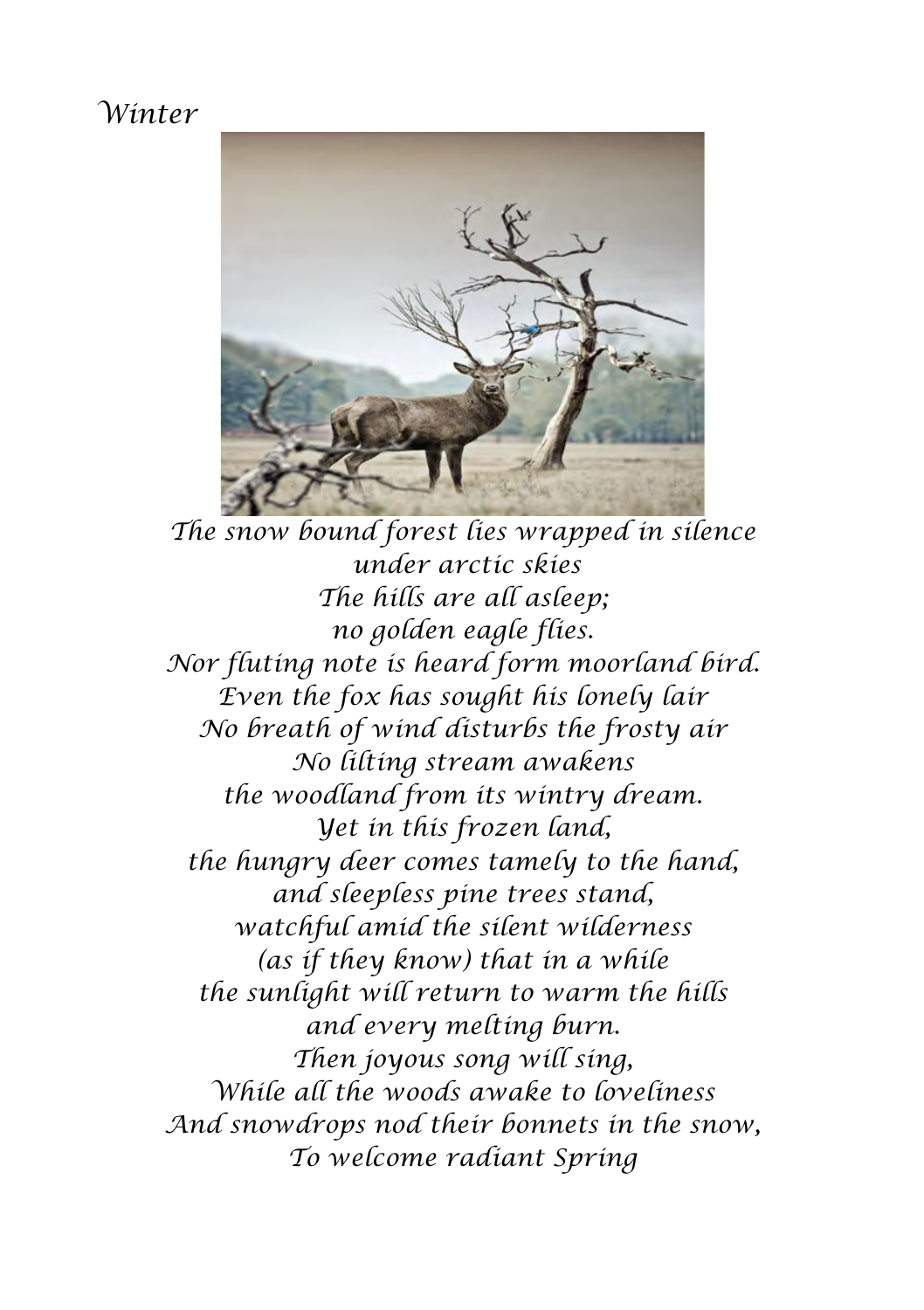## **The Bee**

I'm sitting at my computer in the Conservatory and there's a large, black bee trying to get out through the window glass. It's trapped, likely can't even remember how it got in that state elsewise it would have sensibly backtracked, but now here and without help, it's unlikely to escape.



Hammering against the pane, it is. Violently flinging itself against the unyielding problem, valiantly determined not to give up, give in, its strong, vigorous body a ball of muscular intent. "Must get out!! Must get THROUGH!!" As it buzzes I can almost hear its thoughts. I go quickly to collect the see-through beaker and strong piece of card kept expressly for the purpose of removing straying, struggling, panicking insects from various parts of our house, to release it outside but, too late.

Up it's risen. Flown to the inner top of the Conservatory. "Don't rise higher, Little One", I plead, a silent prayer, "you'll get behind the awnings. You'll never get out." The bee drops down. Which way, which WAY??? It dips and loops and lands and flies off again ... in circles ... I give up. I put the beaker and cardboard down, just in case, and go about my work.

Silence ... More silence ... Good, it's gone out into the garden ... now, where was I? "Bzzz", "Bzzz", "BZZZZZZZ". I look up: the awning, there it is, teetering on the edge between the outside world and the capturing, inner plastic surface of death. I sigh. It's too high. If I even tried the stepladder, if it buzzed back out at me, into my face I could topple over. I just can't. If only, if ONLY it would have the sense to drop down, drop away from the danger I could shoo it gently out but no, it's determined to do its own thing. I pray for it to be still, tired out. I pray for it to be too weak to continue to fight and then I could help. I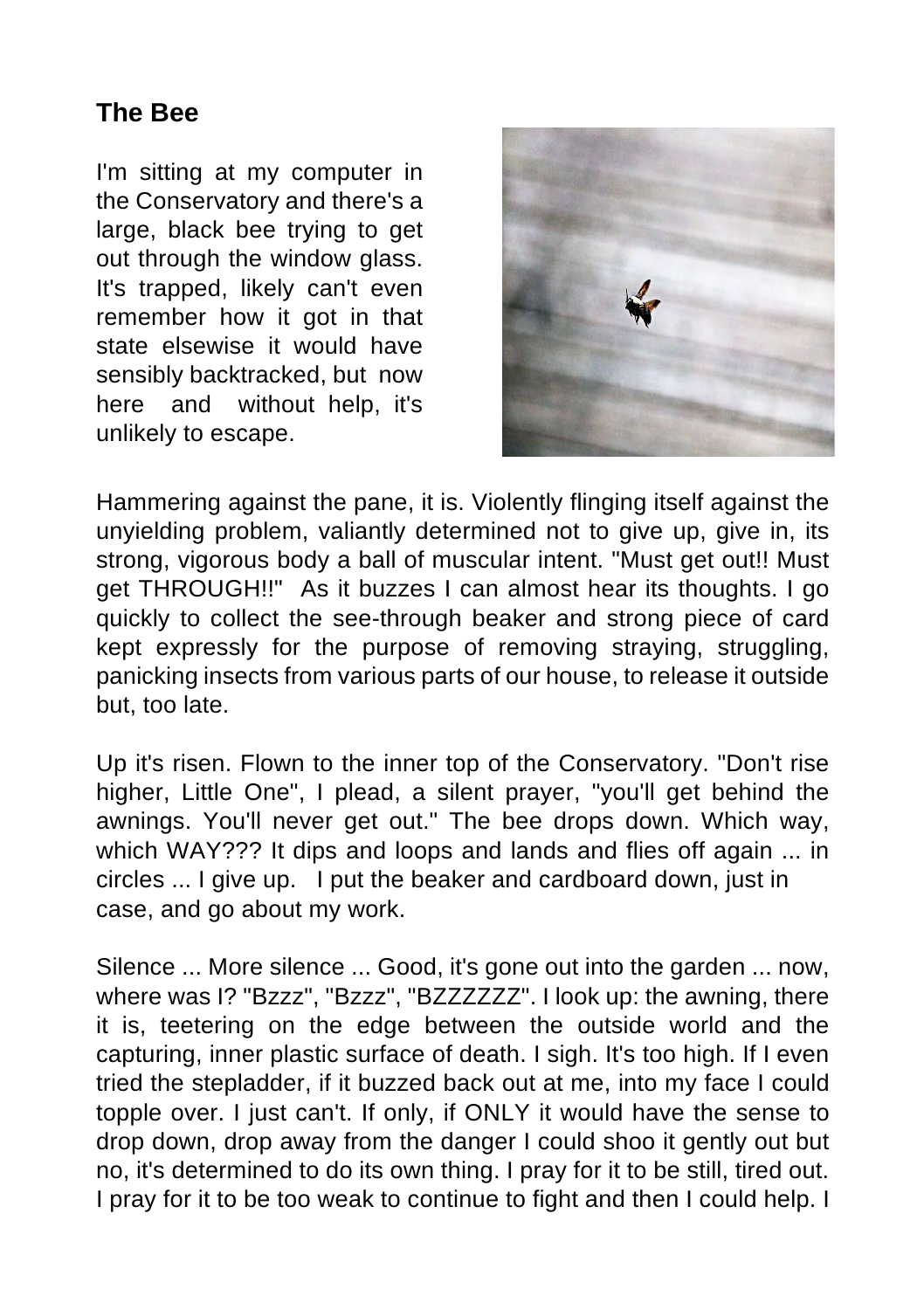pray for it to have the HUMILITY to give up and simply rest in Providence but its instincts are so strong and I just have to wait ..and hope.

I wonder if God ever feels like me? The bee is still buzzing. It is still fighting even as I write. I can't force it. If I tried to do that I could harm it, kill it even by flapping a cloth or waving a stick or pointing a hairdryer at it (w*hat a suggestion!),* to encourage it to go the way I want. It has to be "Free Will", same with us yet how often do we flatly ignore God and determinedly fling ourselves with every dreg of strength we have at a problem when so often ALL that is needed is to come away, drop down, drop low, sink, kneel and admit "I just can't ... any more".

The bee doesn't know God has sent help in the form of me and my beaker and my little piece of card. I would place the beaker so gently over its little furry body, edge the strong, supportive card so gingerly yet firmly under its little legs till I had it safe, so safe in my care and then I'd carefully walk out into the garden and release the small, weary soldier back into "Life".

Oh, how often God longs to do this with us. So often, watching and waiting for just the right moment. So often when we are feeling at our wits end, down, out, exhausted with no fight left then, Oh, JOY, God can come right in ... AND HELP!!!

"Oh, God, give me the Humility to drop down sooner in my Spirit. To stop struggling and fighting and let your light come in. To take "it" to prayer, check Scripture or just stop clamouring for answers, for escape and instead let You, let YOU rescue me,

#### **My Lord and My God."**

... and the bee? The buzzing is less now, weaker and more infrequent but the beaker and card are still on the table. I wait in hope.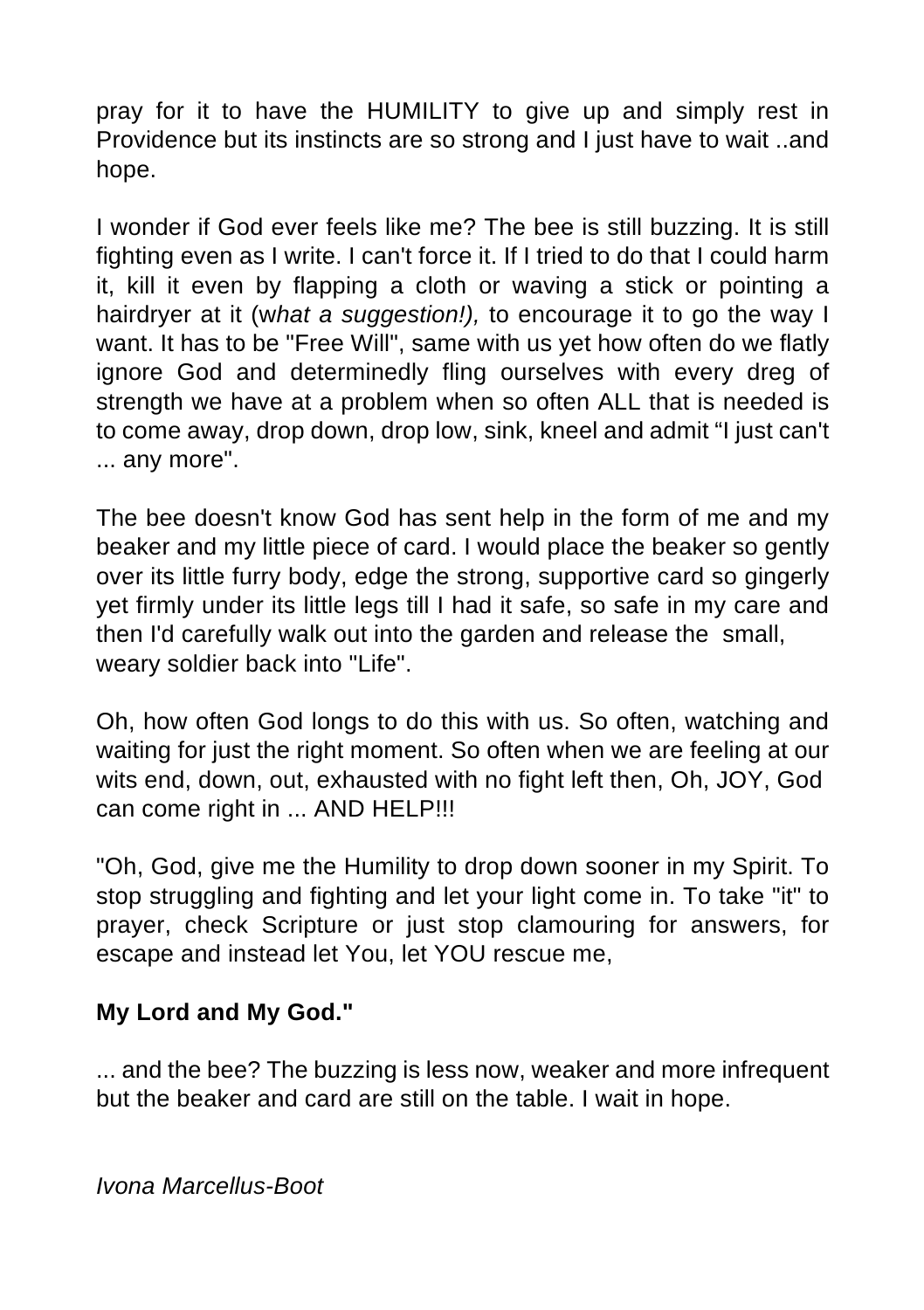## **Here is a picture for you to examine - what do you see?**



Most people see a frog – did you? Now take a closer look and see if you can see a horse. If you can't see the horse take a look at the back page.

*Alicia Benton* 

**The lovely poem on the next page was given to me by Margaret Cutting. It was composed by Margaret (Madge) Senior. When I was given Madge's poem, there was a prayer to Jesus with it, so I thought I would share this with you, too. It follows on from Madge's poem.**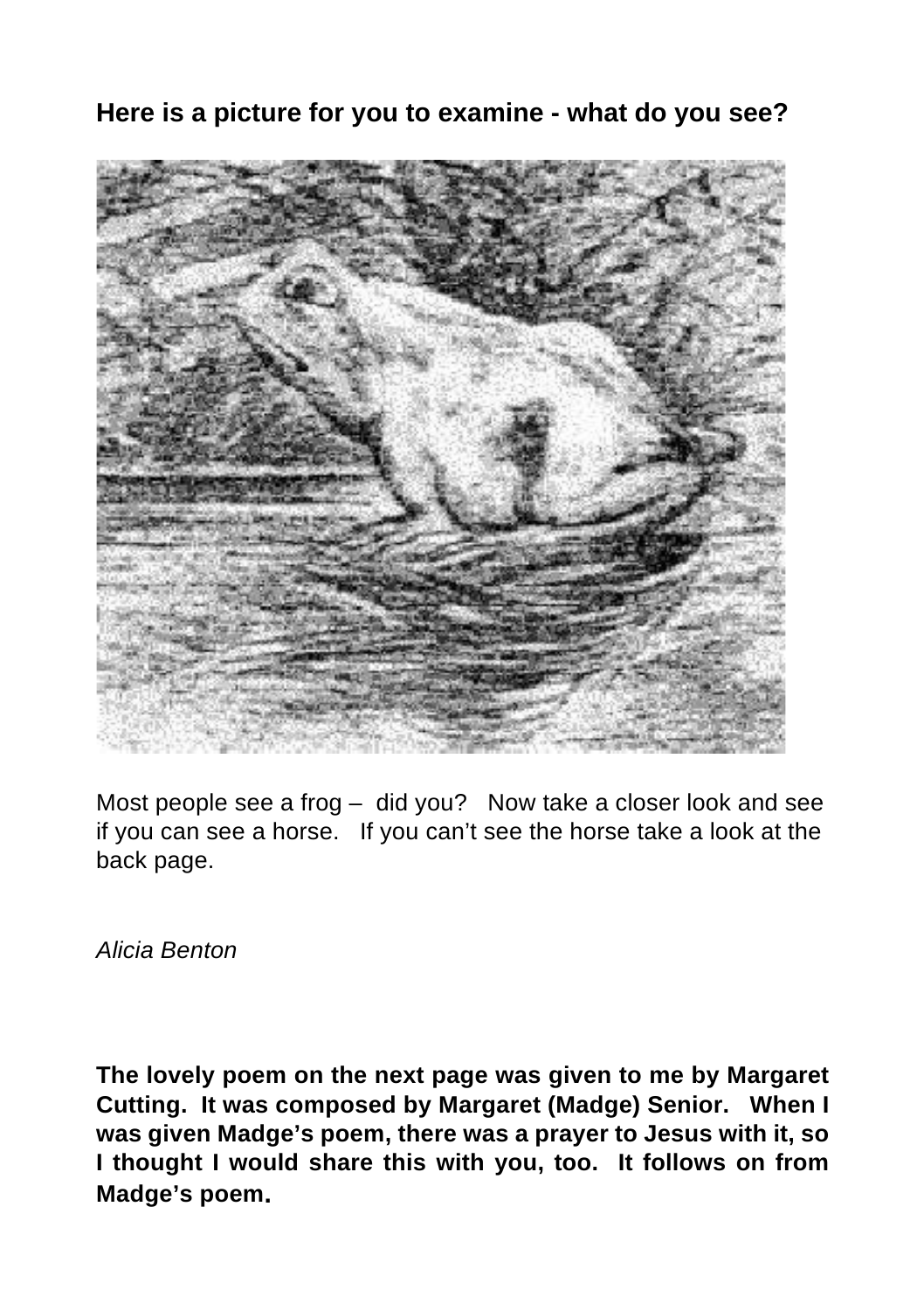*Our Lady – a Poem*



*Take my hand, O Blessed Mother, Hold me firmly lest I fall, I am nervous when I am walking, And to thee I humbly call. Guide me over every crossing, watch me when I'm on the stairs, Let me know you are beside me, Listen to my fervent prayer. Bring me to my destination, With you safely – every day, Help me with each undertaking, As the hours they pass away. And when evening falls up0on me, And I fear to be alone, Take my hand, O Blessed Mother, Please stay with me in my home*

Margaret (Madge) Senior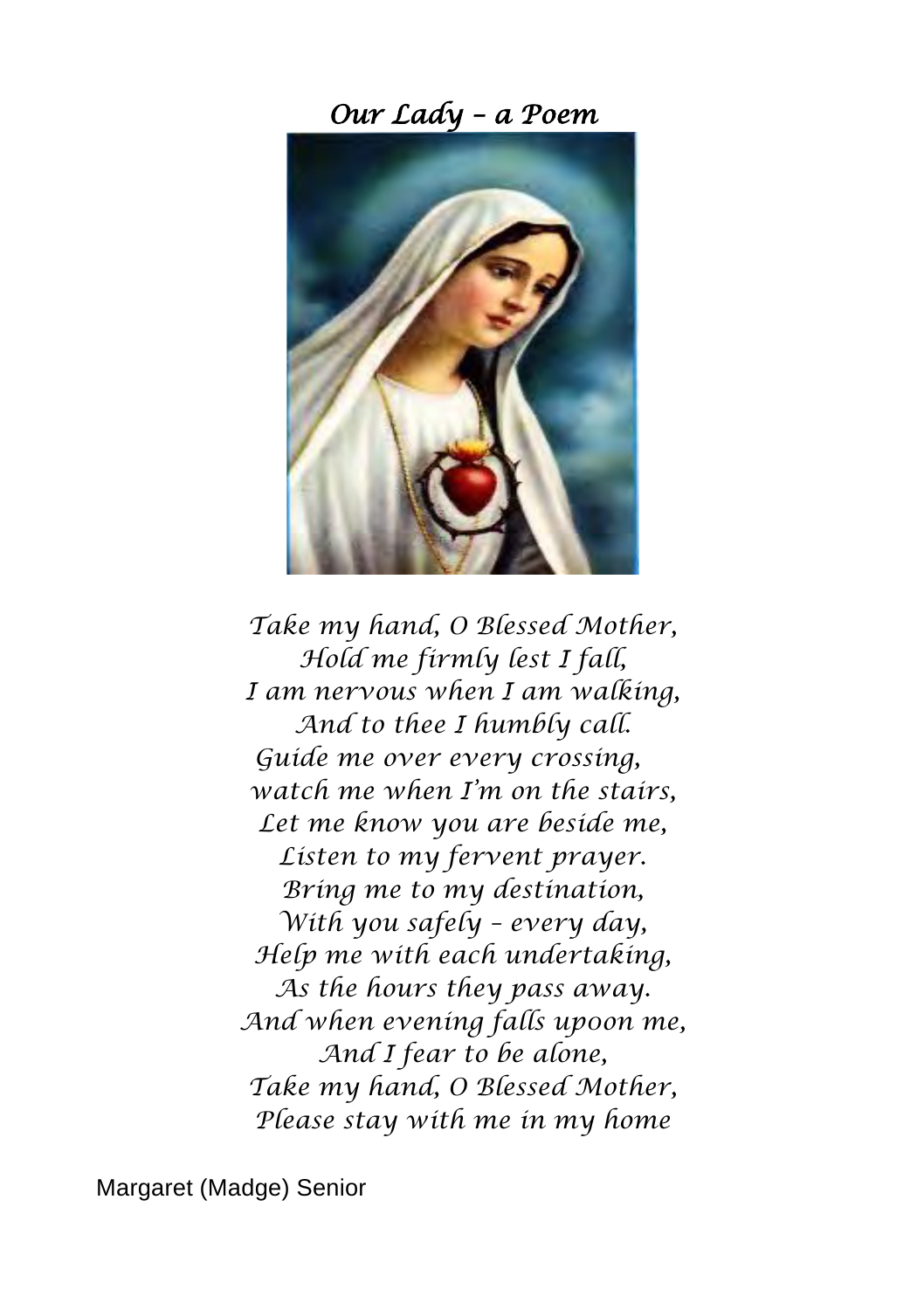*Prayer in Time of Suffering*



*Behold me, my beloved Jesus, weighed down under the burden of my trials and sufferings. I cast myself at Your feet, that you may renew my strength and my courage, while I rest here in Your presence. Permit me to lay down my cross in Your Sacred Heart, for only Your infinite goodness can sustain me; only Your love can help me bear my cross; only Your powerful hand can lighten its weight. O Divine King, Jesus, whose heart is so compassionate to the afflicted, I wish to live in you; suffer and die in You. During my life, be to me my model and my support. At the hour of my death, be my hope and my refuge. Amen*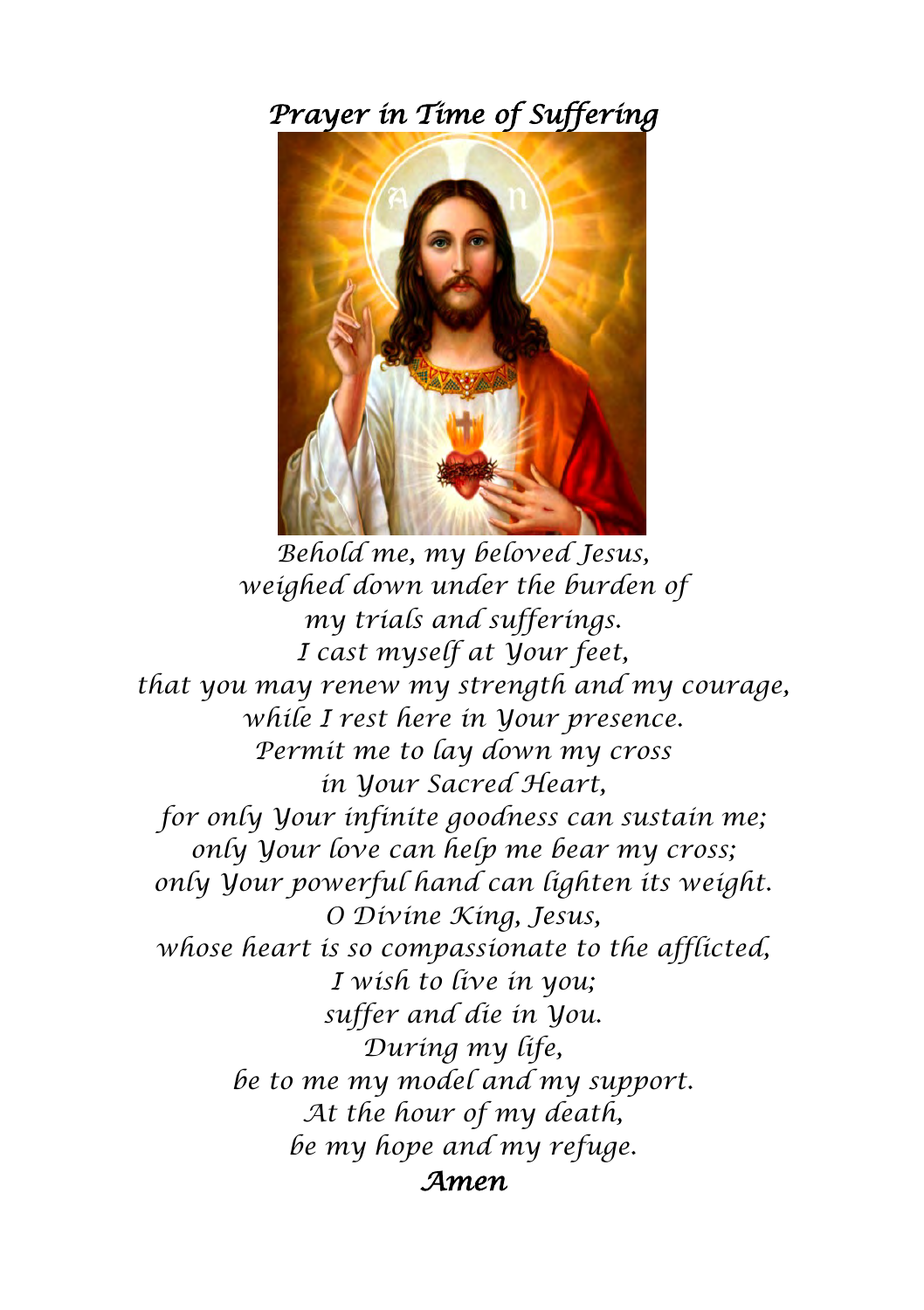# **You and Your Church**

#### **A Parishioner asked me to copy this article from our 2017 Diary for everyone to share:**

Being a member of the Church means a life shared with others, so that you can be a real community, which in turn can become the nucleus of the wider society of people around you.

Of course, you can say" Our Church is a community!" Burt other folk may not be as readily convinced by words. They want to see community *in fact.* They want to see the fruits of the gospel we believe and preach.

Worship is the point at which you show you accept the responsibilities of being a community. It means making a worthy response to God *together.* It is not only the sign, it is the foundation of the continuing community of your church.

Look at you Bible, or take up a history of the early Church, and you will find that from the beginning Christians have always come regularly together. Above all, they have met for what Jesus told us to do, the giving of thanks and the sharing of Bread and Cup in the Holy Eucharist.

If you want to make a new beginning of fellowship in your church start in this way. Make up your mind always to be with your priest and all the others at this gathering point given by Christ to be a sign and foundation of fellowship. Remember that in it you celebrate God's love. Jesus has said "I give you a new commandment – that you love one another!"

But a church is not a closed circle. Love can live only by flowing out. The fruit of your joining in the worshipping fellowship must be a deepening love for your neighbor whoever he or she may be. If you can accept all this, the neighbour will wake on day and say:

#### **"WE'VE GOT A NEW CHURCH."**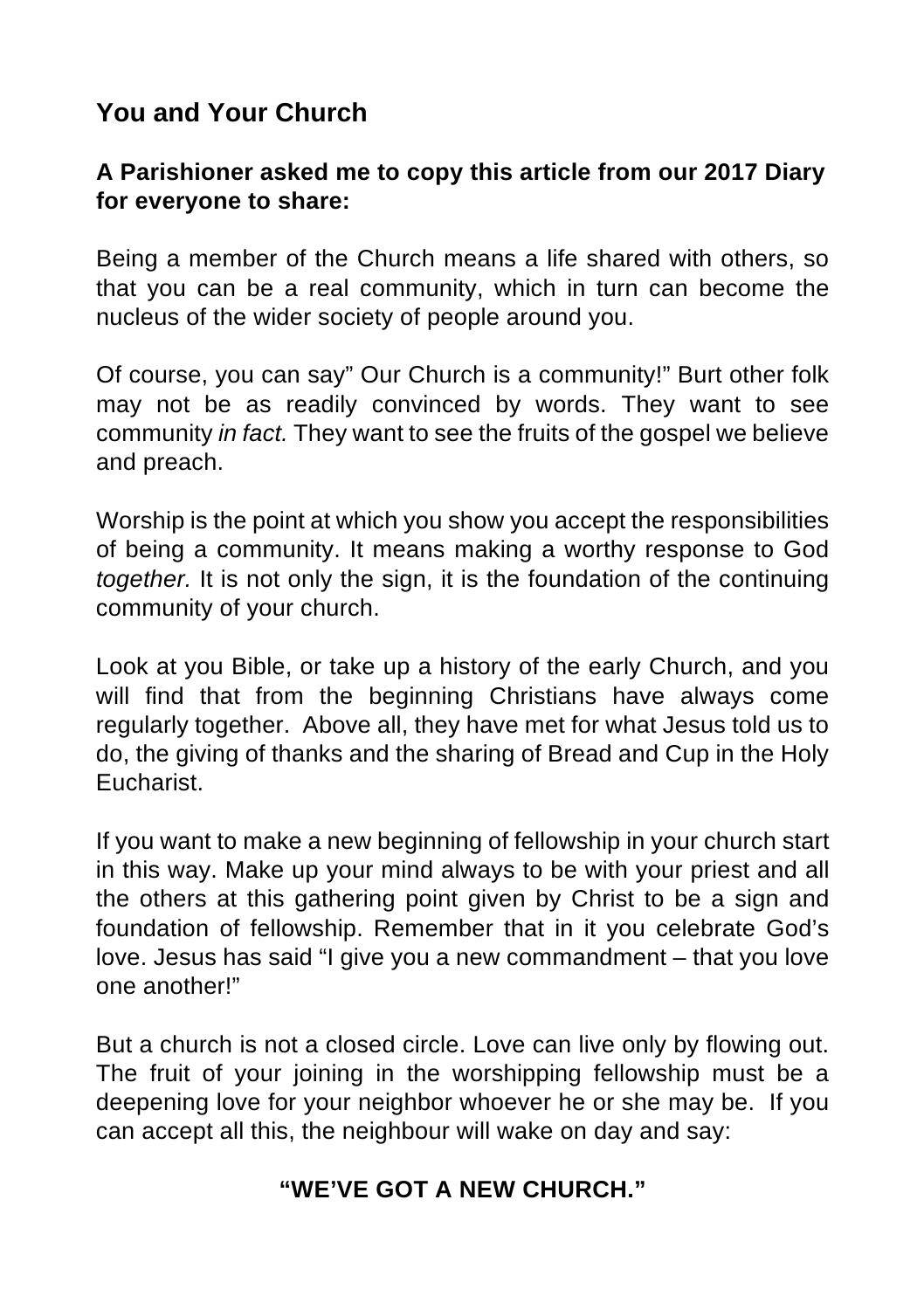# **A Science Quiz**



Consider the following statements

#### **Are they true or false? - answers on back page**

|                                                                   | <b>TRUE</b>   |
|-------------------------------------------------------------------|---------------|
|                                                                   | ΙOΙ           |
|                                                                   | <b>FALSE?</b> |
| 1. Electrons are larger than molecules.                           |               |
| 2. The Atlantic Ocean is the biggest ocean on Earth.              |               |
| ∥3. The chemical make-up of food often changes when<br>its cooked |               |
| 4. Sharks are mammals.                                            |               |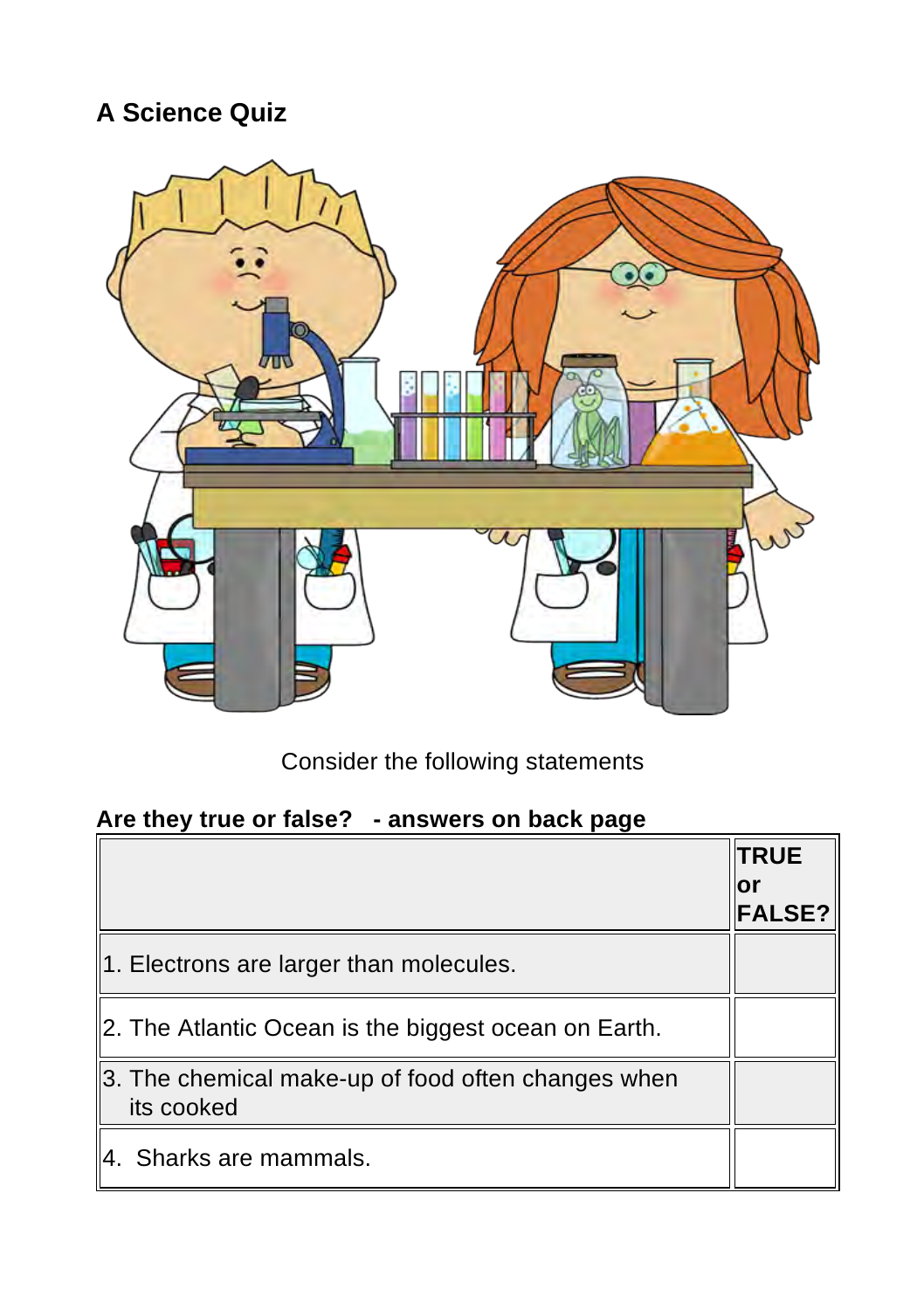| 5. The human body has four lungs.                                    |  |  |
|----------------------------------------------------------------------|--|--|
| 6. Atoms are most stable when their outer shells are<br>full.        |  |  |
| 7. Filtration separates mixtures based upon their<br>particle size.  |  |  |
| 8. Venus is the closest planet to the Sun.                           |  |  |
| 9. Conductors have low resistance.                                   |  |  |
| 10. Molecules can have atoms from more than one<br>chemical element. |  |  |
| 11. Water is an example of a chemical element.                       |  |  |
| 12. The study of plants is known as botany.                          |  |  |
| 13. Mount Kilimanjaro is the world's tallest mountain                |  |  |
| 14. Floatation separates mixtures based on density.                  |  |  |
| 15. Herbivores eat meat.                                             |  |  |
| 16. Atomic bombs work by atomic fission.                             |  |  |
| 17. Molecules are chemically bonded.                                 |  |  |
| 18. Spiders have six legs.                                           |  |  |
| 19. Kelvin is a measure of temperature.                              |  |  |
| 20. The human skeleton has less than 100 bones.                      |  |  |

*http://www.inspire21.com*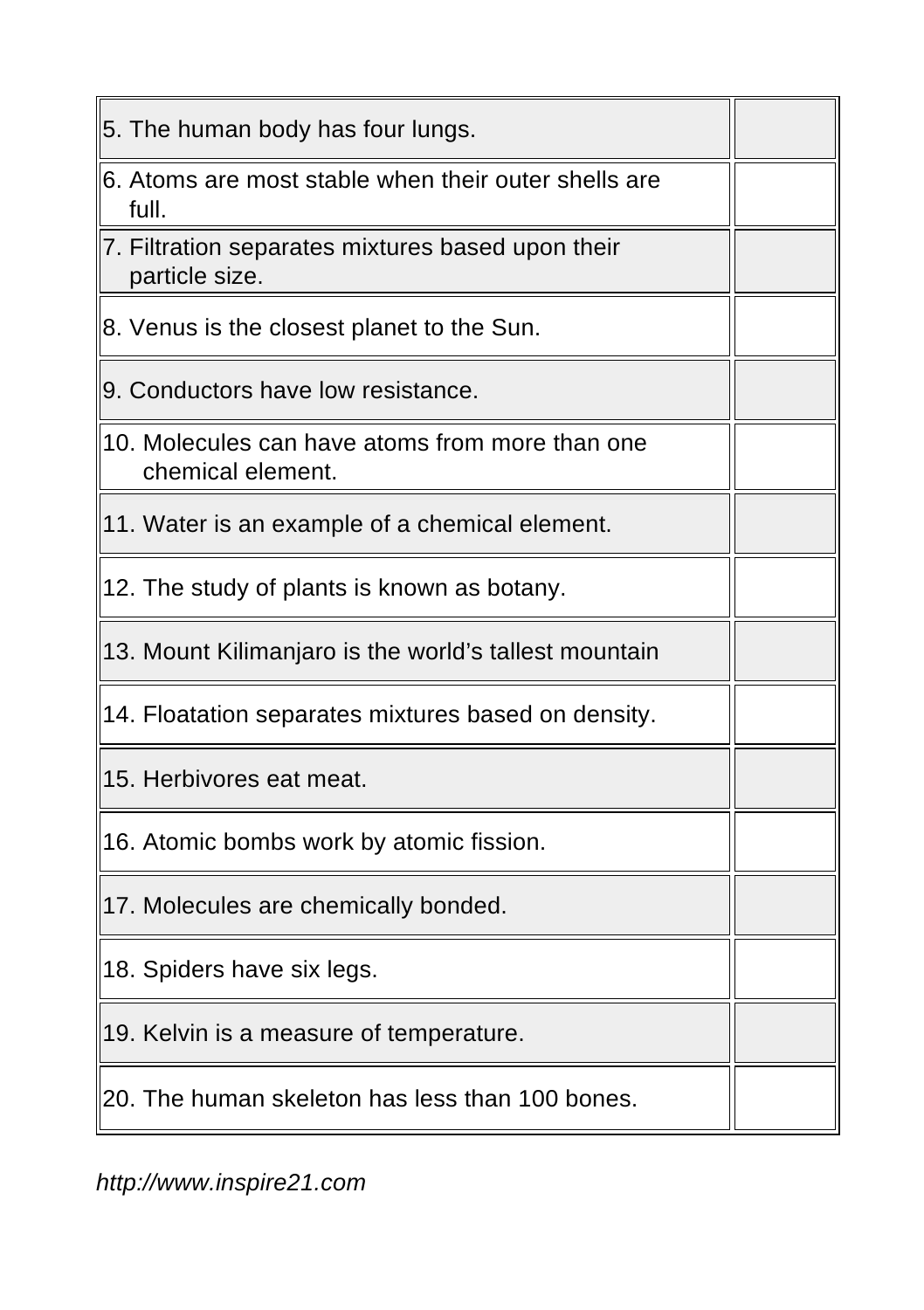# **The Leak**

We've just sprung a leak!! An old house this; ancient beams. Been around a long time. And what caused the leak? A tiny thing, an old plastic washer, "Worth about a ha'penny," said the plumber.



But the "tiny thing" caused a lot of damage. Unchecked over the years, it just kept wearing down, wearing out, wearing thin until, one fine day, for no "reason" at all, it just gave way. And did it!! Water marks spreading, great brown blotches all over the freshly painted ceiling; drip, drip, pitter ... pitter ...... s.t.r.e..a...m......m ...... No-one could have known. "Such a "tiny thing", so hidden in the dark recesses of the house, the soul.

And isn't that what happens to us at times? A small misgrievance , a hurried act, a harsh word: "They won't know.", "They won't notice.", "It doesn't matter." But it does matter, even if "they" don't know, "it" changes something in us, we warp and bend and our integrity, like the tiny plastic washer, fritters away. Maybe you've never sinned and this is the first dent in the plastic. But, maybe it is just one more bit of fabric almost incomprehensibly breaking down, breaking away, compromising the ability of the soul to work at its best, act, shine, be the wonderful thing it was meant to be, pure, whole and complete.

This is why Confession is so valuable. God is the best Plumber in the world. Why? Because not only can He replaces broken parts, he can repair the Original, bring it back to its original working glory, a perfect thing, just as fresh and new as the day He placed it in it's original casing, Soul into Body ... or was I just talking about pipe-washers? You tell me.

*Ivona Marcellus-Boot*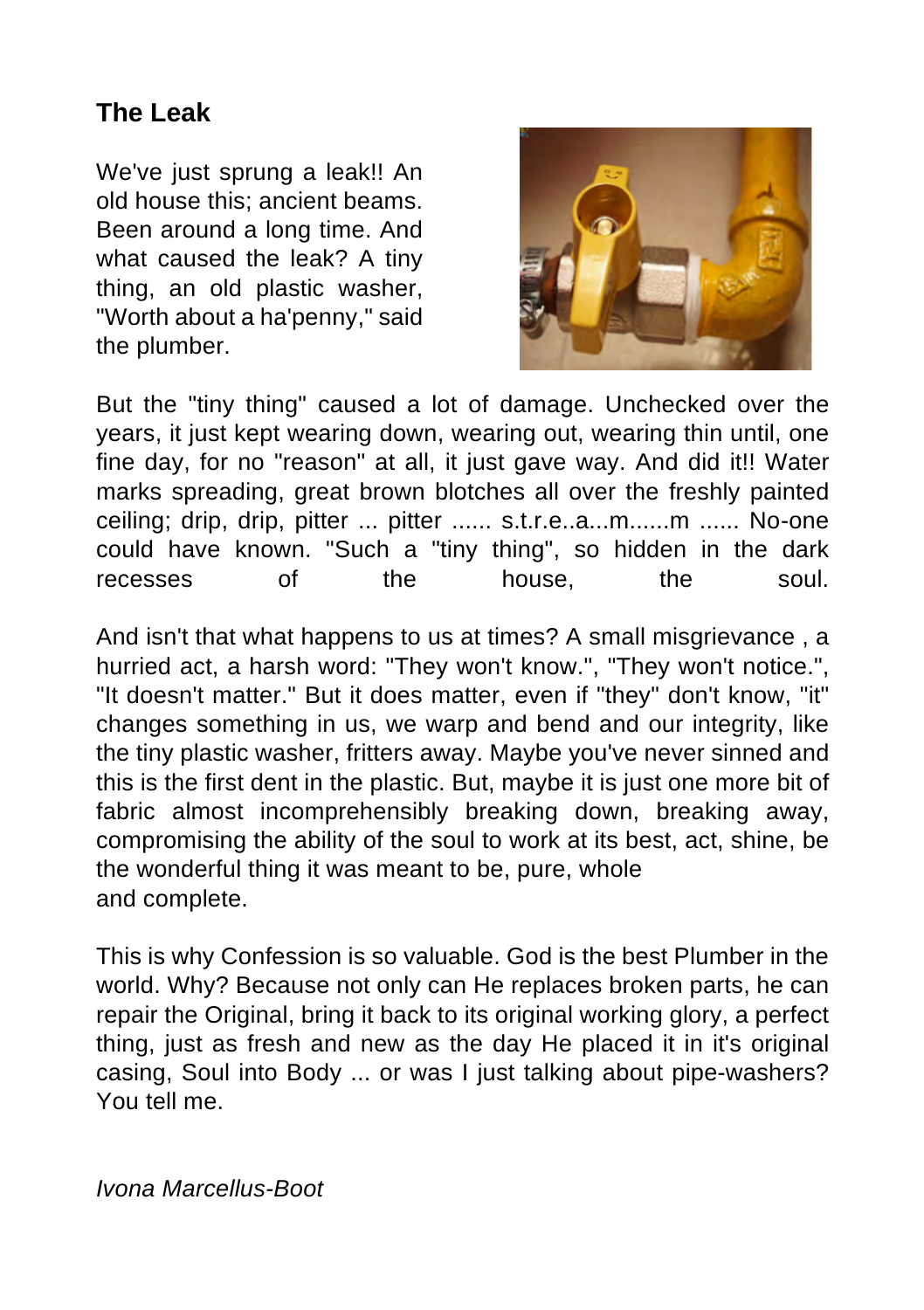#### *Spots and Dots*

*This is the story of some spots and some dots.*

*The spots liked being spots "we're bigger than dots!". They thought they were better and surely more clever. They thought the dots were a tad awful lot. and played with them rarely and never quite fairly.*

*Now the dots were quite happy though at times a bit wacky they would jump and play to the end of each day.*

> *In terms of the spots Well, spots were not dots. In fact, a peculiar lot they thought of the spots Though we are small and not at all tall Clever we be You just wait and see.*

*One day the spots while out on a trot Looking around guess what they found? A New Creature !!!!*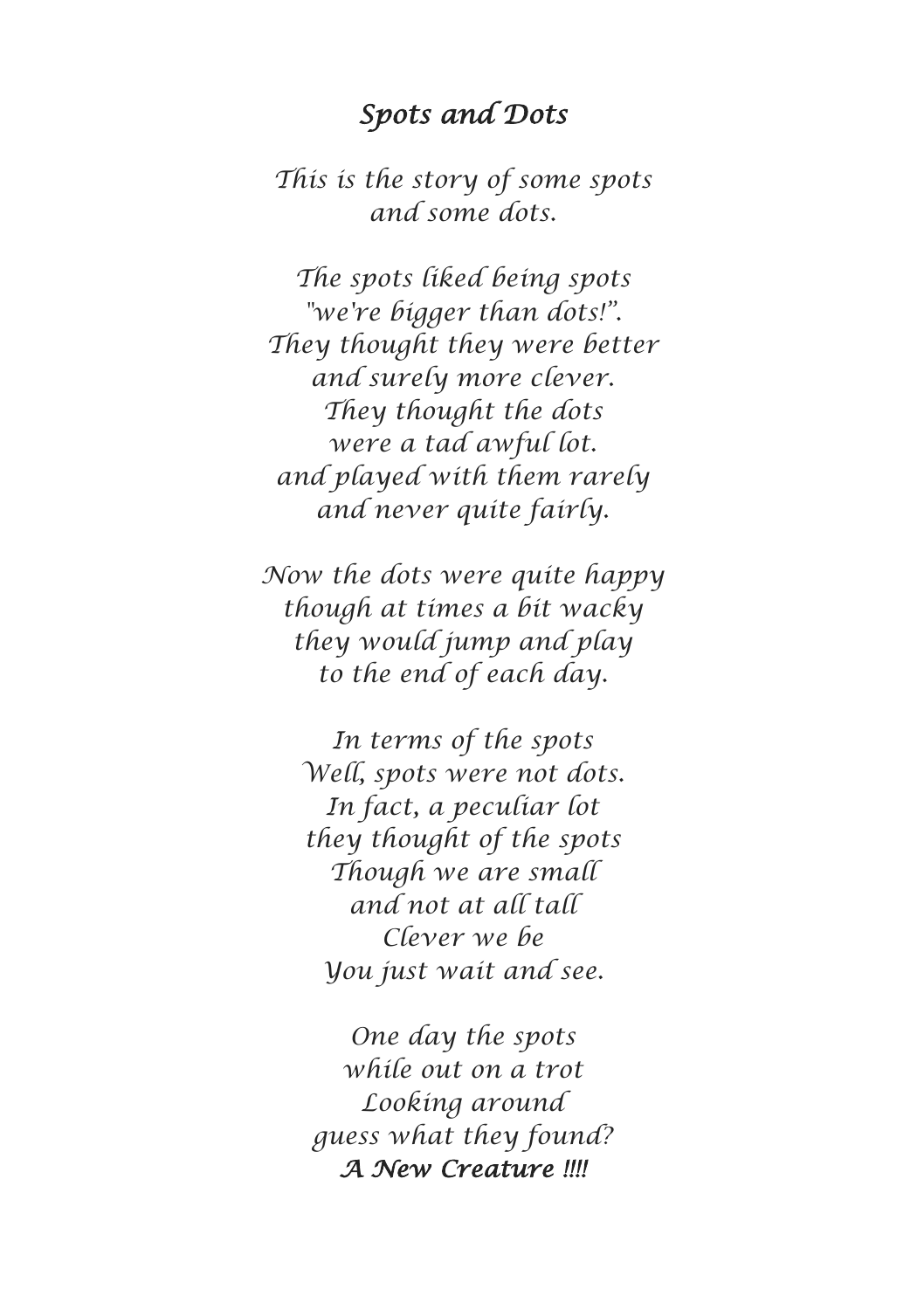*This creature was not a spot and much more than a dot? What are you ? they said to the creature. "You are certainly not a usual feature".*

> *I'm a line, said the line, and quite well defined. and quite talented too in all I can do. I can go up and down give a smile or a frown I can go left or right and be heavy or light.*

*MMh said the Spots we should go tell the dots We have something new of which they can view They hurried and ran because of this plan but there were no dots To where have they got?*

*The page was all blank and their hearts kind of sank there were no dots to tell and they then felt unwell Where did they go? No one did know. Those darn dots on the page did they die of old age? We will return to the line that is so well defined*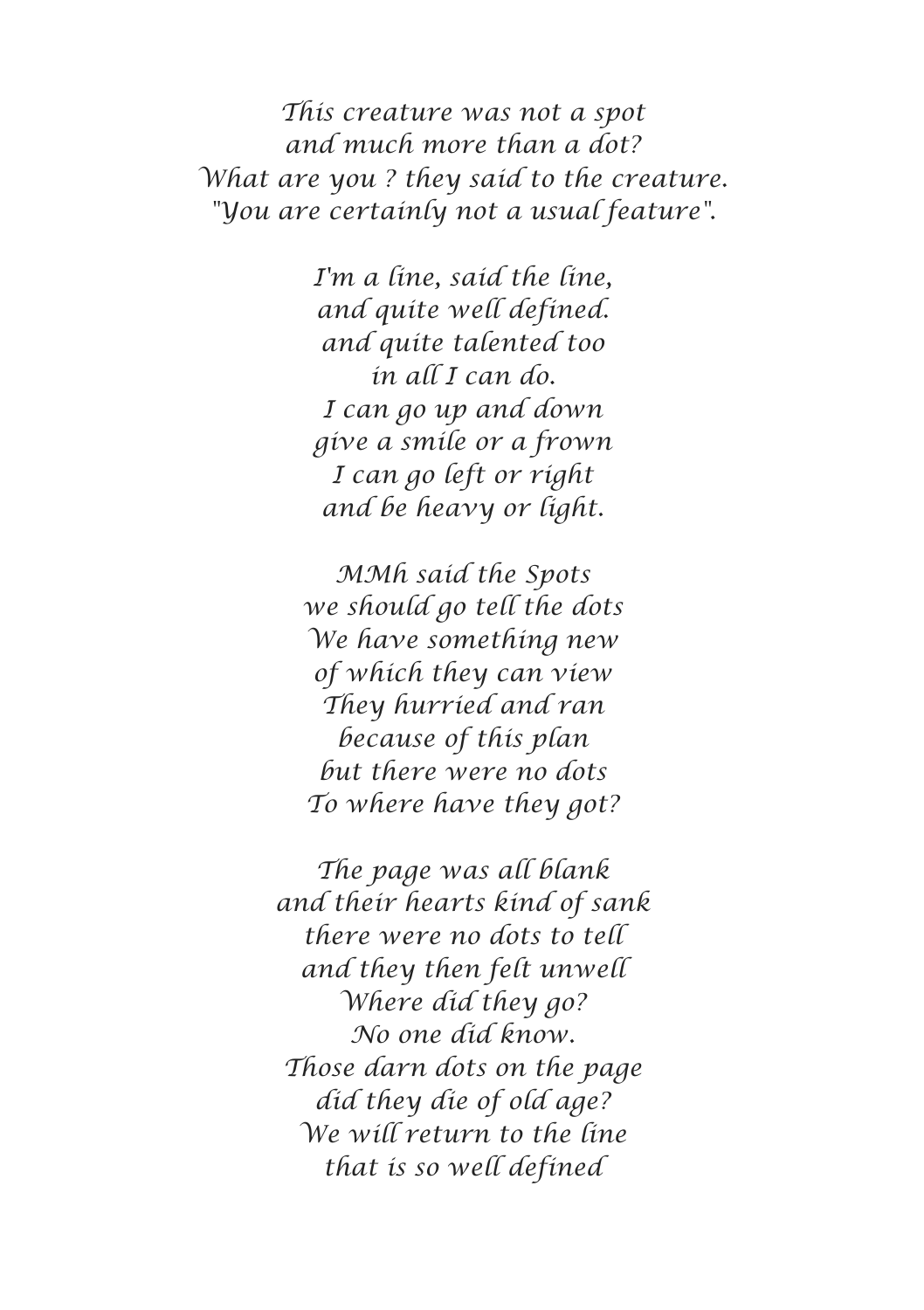*and tell them "No Dots", what's left are just Spots. They explained to the line of dots....no sign they must have all fled or they're possibly dead.*

*What did you think of the dots who weren't spots? spoke thus the line at just the right time The dots ...well… were wacky and their manner...a bit tacky. they were friends of a sort but we may have fell short.*

*We probably weren't fair and not always did share We may have been rude but didn't mean to exclude If they were here now we would give them a bow Our hearts a bit empty we miss them... well plenty.*

*MMM said the line now is the time we'll show you what's new to put to your view You won't then believe what the line did achieve It broke into two believe it, its true*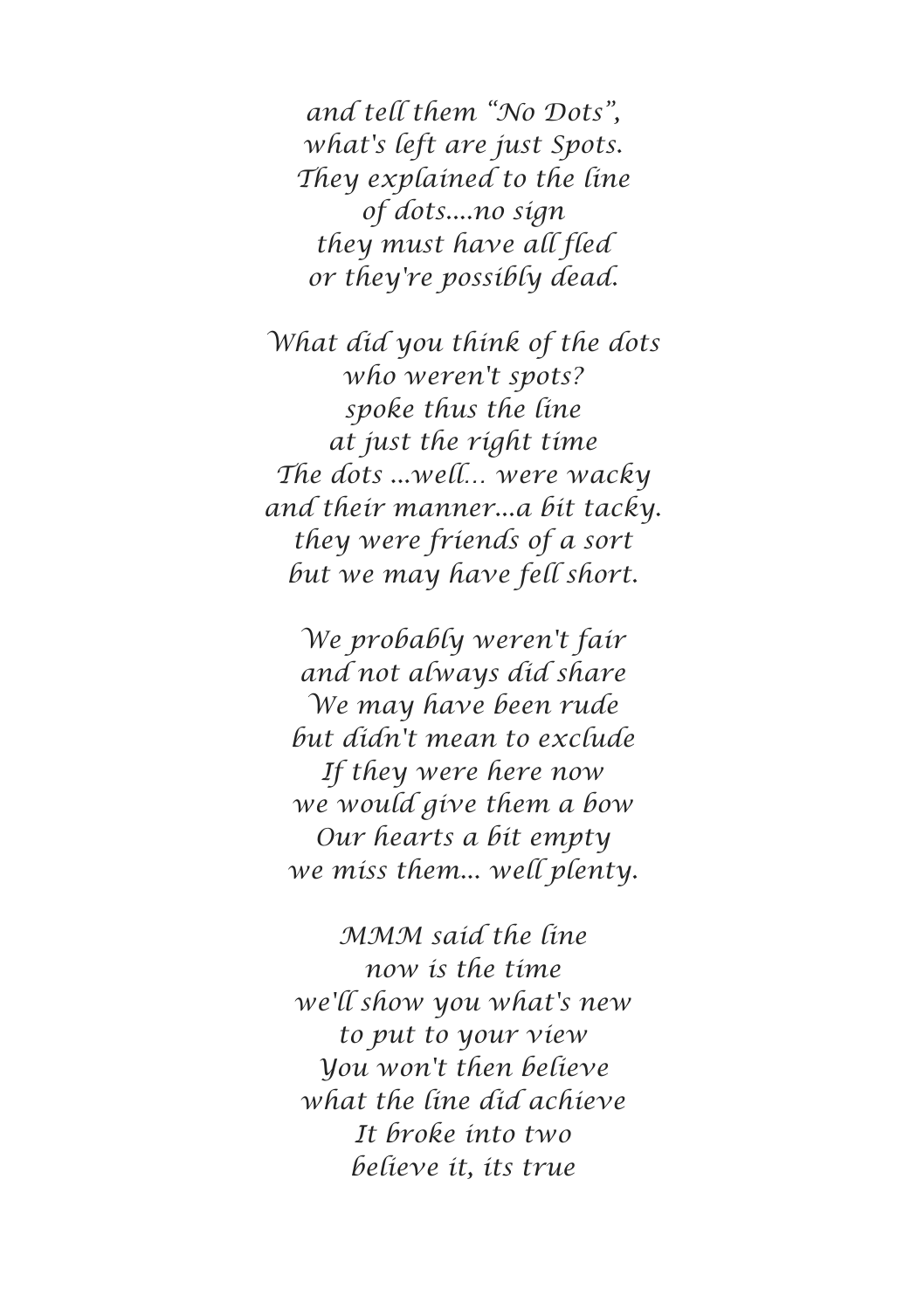*then it broke into threes and then fours and there's more this was the start it broke all apart and then it was gone and there sit thereupon the dots, oh the dots they were back being lots.*

> *The spots were amazed and in truth very dazed All was as before and they could only outpour their surprise and delight, for within their own sight the darn dots were all back no longer jam packed*

> *The spots they all grinned no longer chagrined These dots were quite clever compared to us much better.*

*The spots and the dots moved together their plots they became best of friends and the story now ends.*

Rick Keating-Fedders

#### **One Liner**

"You don't have a soul, you ARE a soul; you HAVE a body." CS Lewis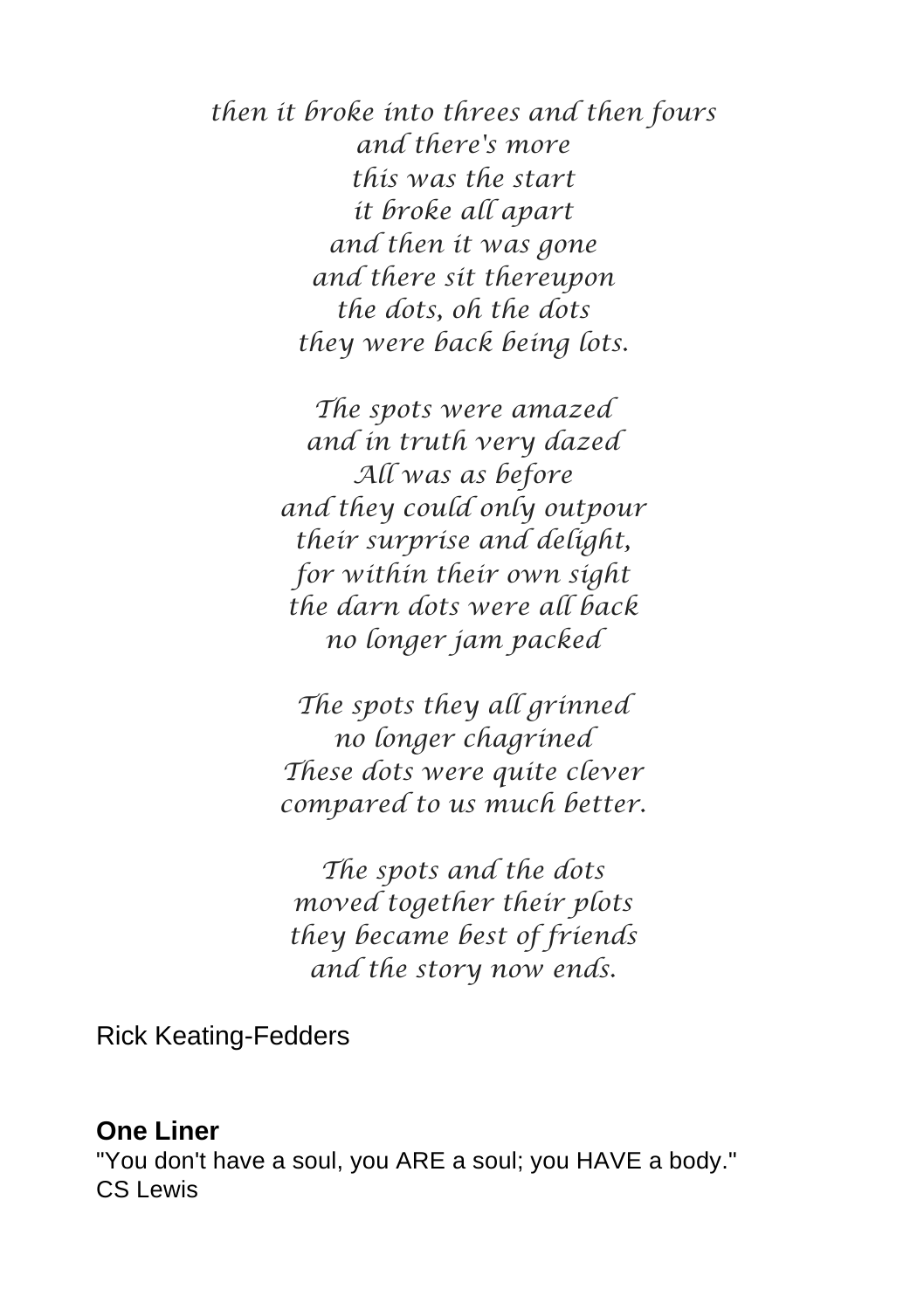# **The Power of Prayer of the Elderly and Infirm.**

The lovely photograph below is Philip Hagreen aged 98 and his six month old grandson Luke aged 5 months. Nearly 100 years between them!



So many older people feel that the world is too fast, too changed for them to have an active part in family life, in parish life, or in politics. Yet these elderly and often housebound members of our parishes are our most amazing asset and are a powerhouse of prayer that can literally change the headlines!

So many people feel lonesome, worry about their children and grandchildren, thinking that there is nothing that they can do to guide and support them.

We have many such calls, letters and pleas for prayer.

Our response is always this: 'Your greatest work is to pray for the younger generations. Your prayer each day for your grandchildren, your priest, our parish communities, is simply the most wonderful gift that any grandchild, family, priest or parish could receive. You are the people who can change the world, support our clergy, and invest a piggy bank of prayer which your grandchildren's guardian angels will call upon in times of need! Not saving a penny a day, but a prayer a day. A gift that is truly priceless!'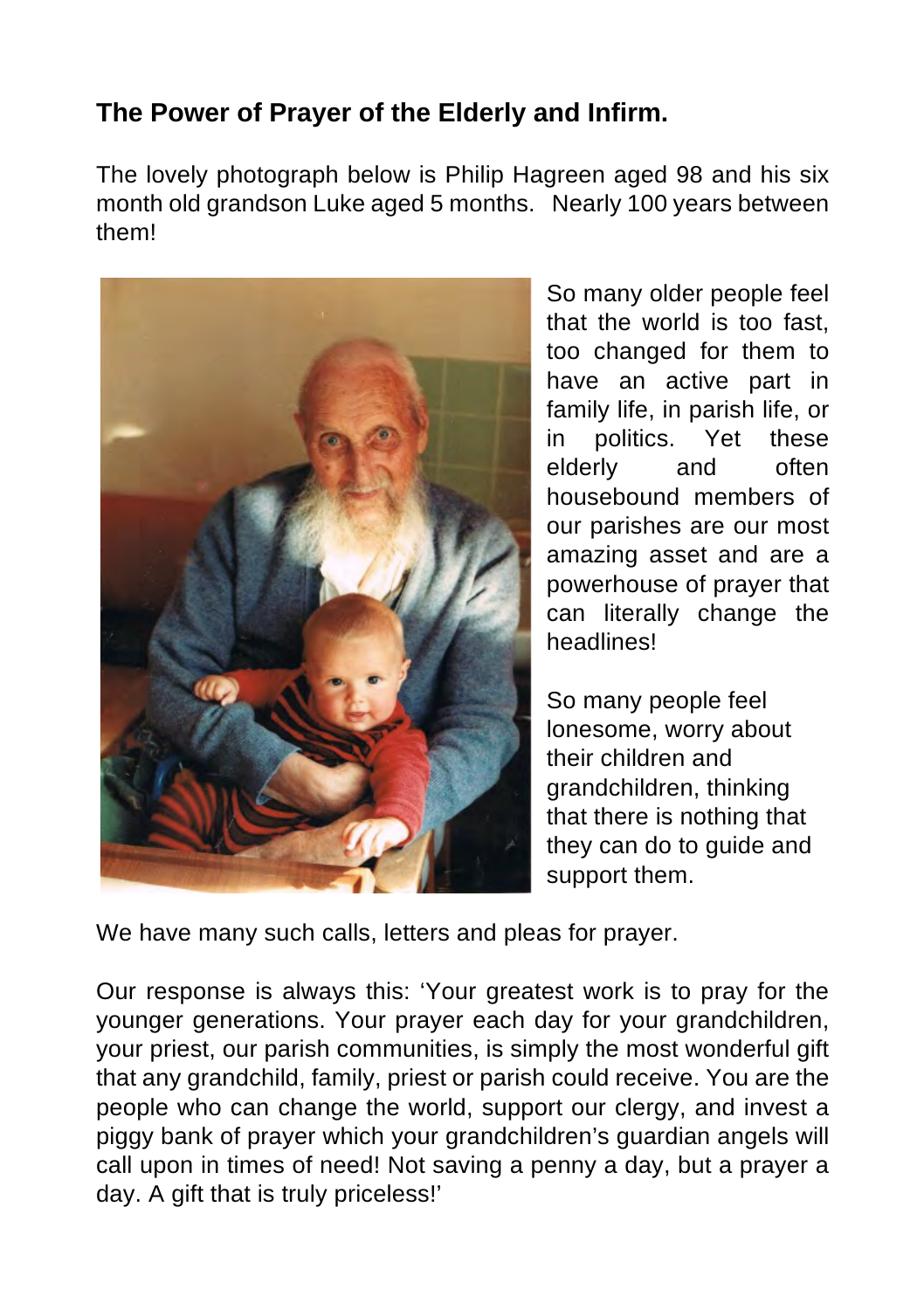Each and every parish has this prayer resource. Empowering the older generation to take this active participation in parish life supports our children, our families, our priests and our parishes and also brings joy and purpose to the elderly.

The perfect tool for this prayer is the Holy Rosary, with it's simplicity of prayers and meditations. The 'Our Father', the 'Hail Mary', the 'Glory be'. Then the addition of the 'Prayer to St. Michael Archangel', a most powerful tool for deliverance from evil, and a short prayer to the guardian Angels of the children of the parish. The use of scriptural texts also, is ideal. By using a rota of people in the parish for different decades, all can feel included.

We are always delighted to hear from parishes keen to promote this initiative. With Bishop Richard asking for diocesan prayer of the Rosary for new vocations to the priesthood, there can be absolute certainty that the prayer of the elderly and housebound is to be cherished with an importance and value than could never ever be put into words! A main part of our work at Crown of Thorns is in the support of prayer initiatives. Scriptural texts for the rosary are available, so do get in touch.

We can be contacted at:

'Crown of Thorns' P.O.Box 49, Lingfield, Surrey, RH7 6YQ Email office@crownofthorns.org.uk phone: 01342 870472 Visit our website: www.crownofthorns.org.uk **Miracles still happen and they start with you!** 

*Lisa de Quay Copyright of article and picture Crown of Thorns – printed with permission.*

#### **Just a thought**

"God doesn't mind if you don't succeed, He just wants you to try!" I don't know where I heard this one but, Oh, it's been so helpful. *Ivona Marcellus- Boot*